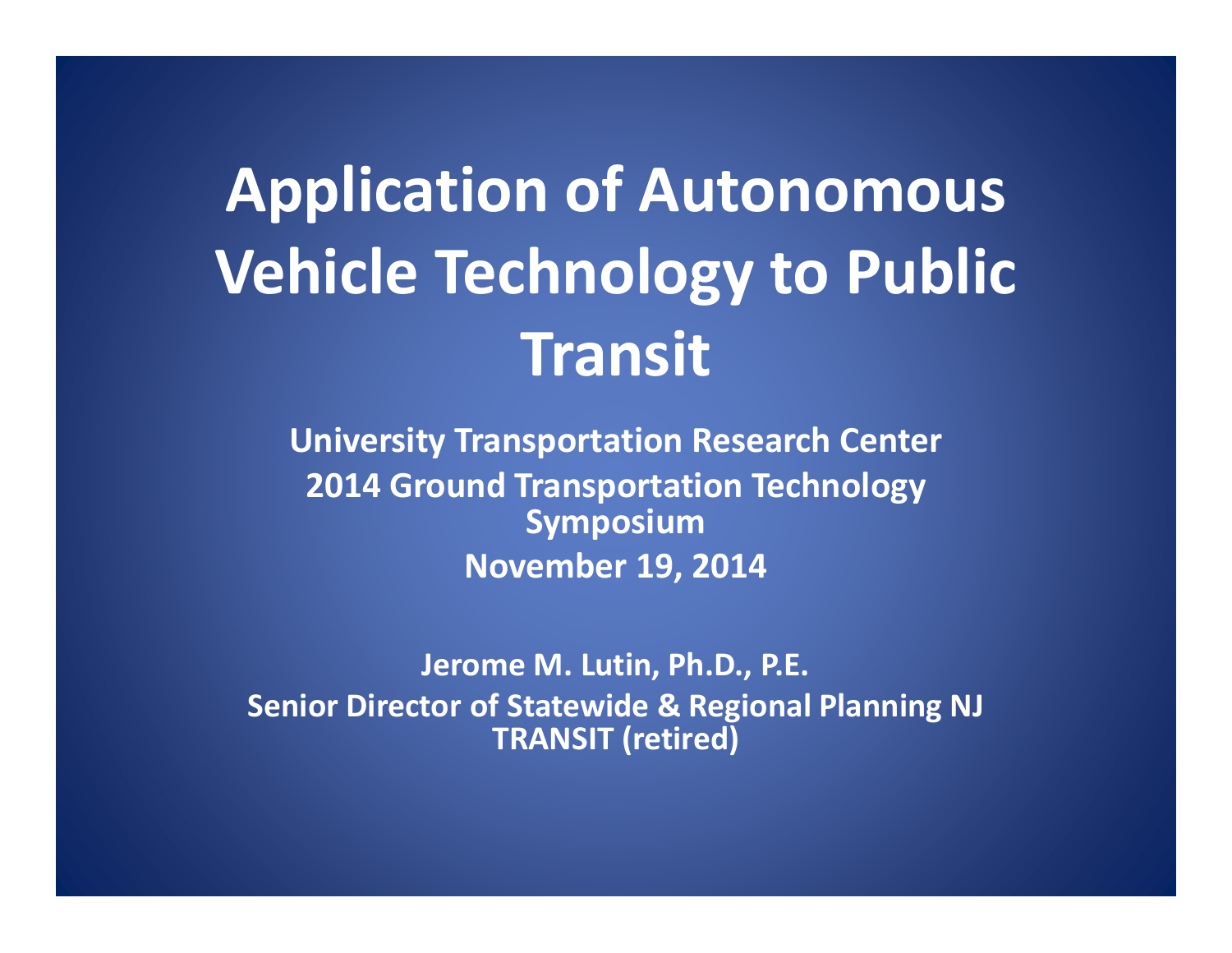## **Transit and Autonomous Vehicle Technology**

• **Impact of Self‐Driving Cars on Transit**

• **Opportunities for Autonomous Driving Technology in Transit**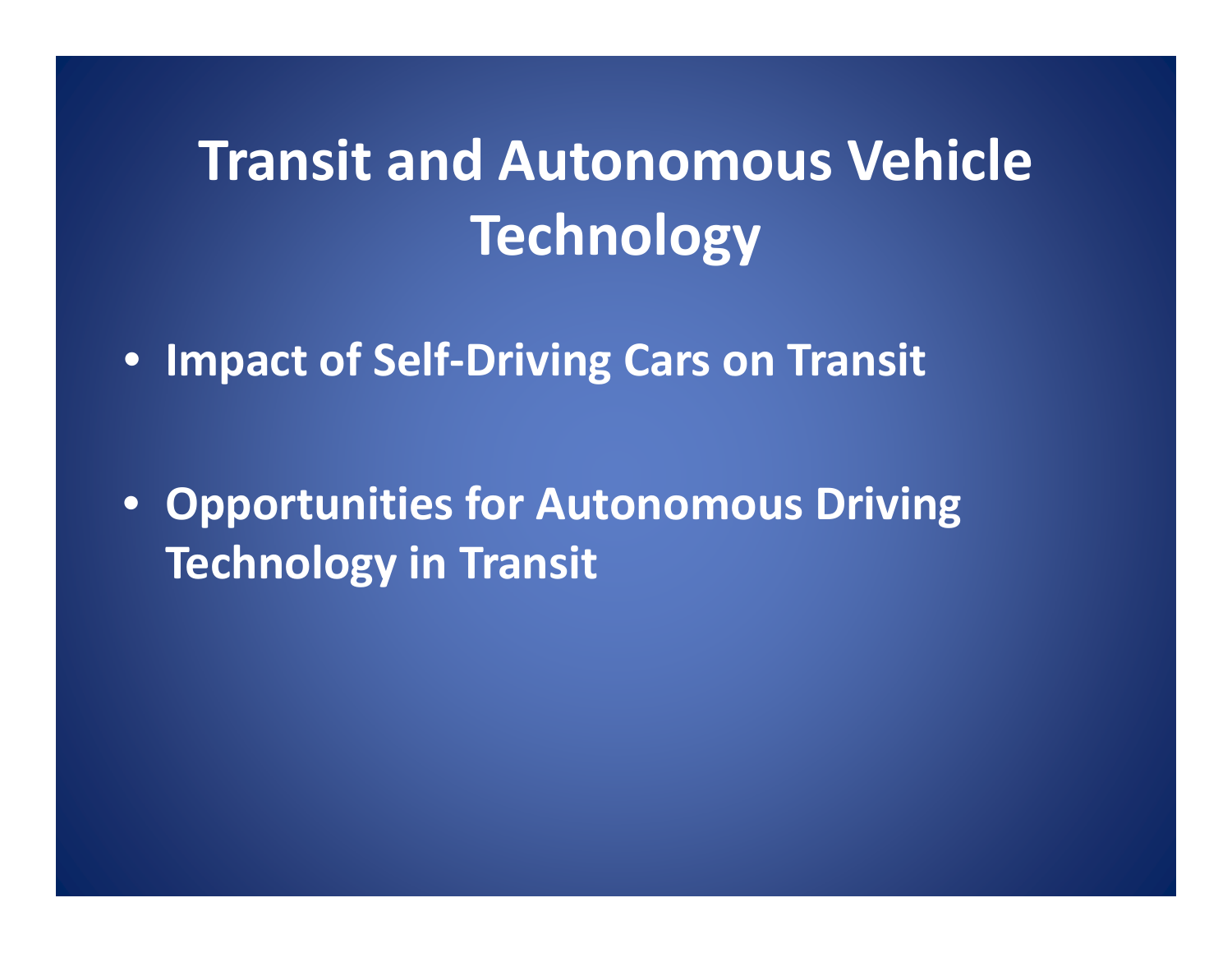### **The Market for Transit**

**Transit riders generally fall into two categories, captive and choice**

- **Captive riders – cannot drive or do not have access to a car**
- **Choice riders ‐ generally do own cars, but choose transit when it can offer <sup>a</sup> faster, cheaper or more convenient trip. Choice riders can avoid congestion, use time on transit to read, work or sleep, and can avoid parking costs and hassles at their destinations.**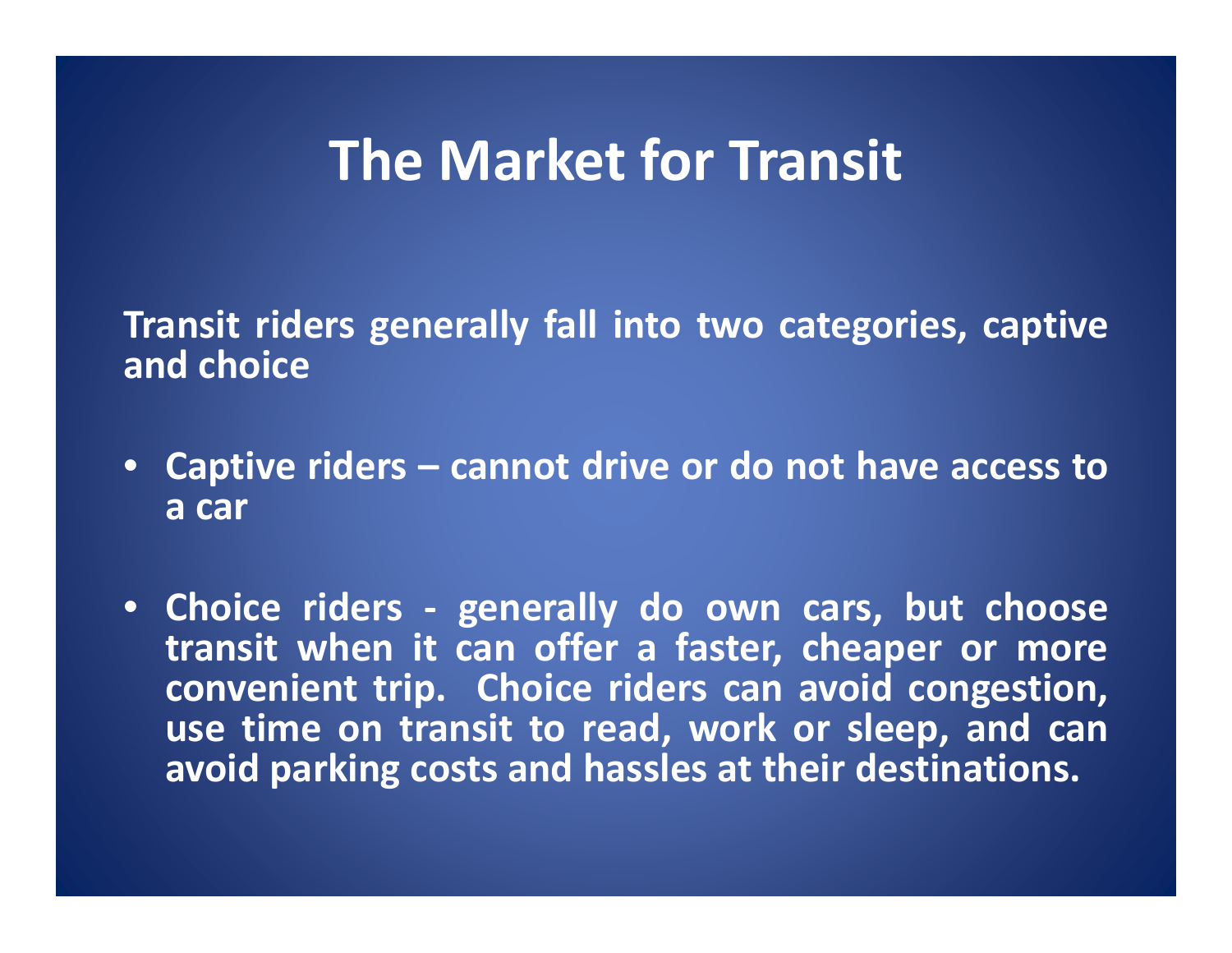#### **NHTSA Preliminary Policy on Automated Vehicles**

#### **Level 2 (Combined function automation)**

• **Automation of at least two control functions designed to work in harmony (e.g., adaptive cruise control and lane centering) in certain driving situations.**

#### **Level 3 (Limited self‐driving)**

- $\bullet$  **Vehicle controls all safety functions under certain traffic and environmental conditions.**
- $\bullet$  **Driver expected to be available for occasional control. Example: Google car**

#### **Level 4 (Full self‐driving automation)**

- $\bullet$  **Vehicle controls all safety functions and monitors conditions for the entire trip.**
- $\bullet$ **Vehicle may operate while unoccupied.**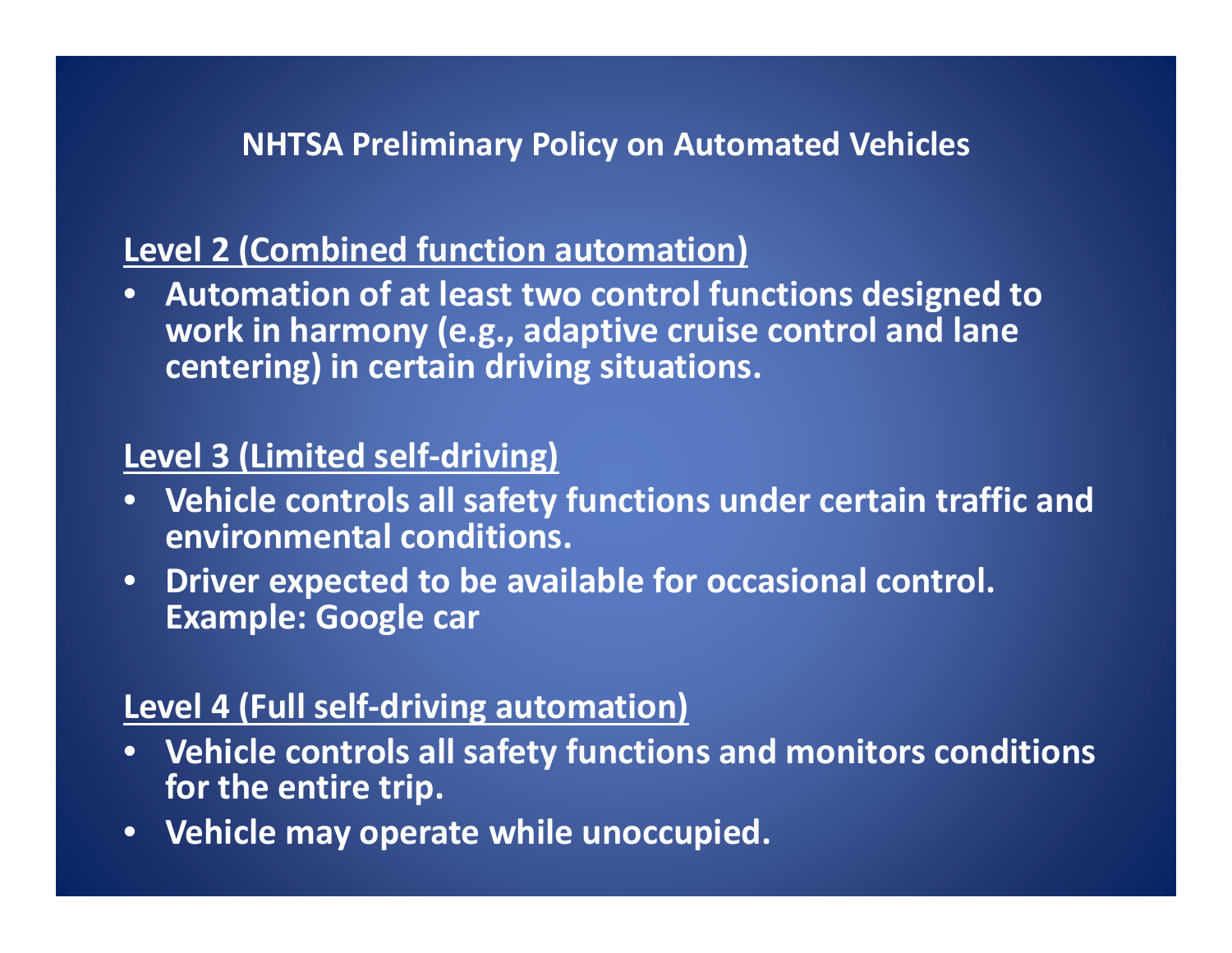### **Impact of Level 2 Technology ‐ Cars**

- **Jam assist**
- **Adaptive Cruise Control**
- **Lane‐keeping**

- **Fewer crashes**
- **Lower Stress**
- **Some increase in auto commuting trips**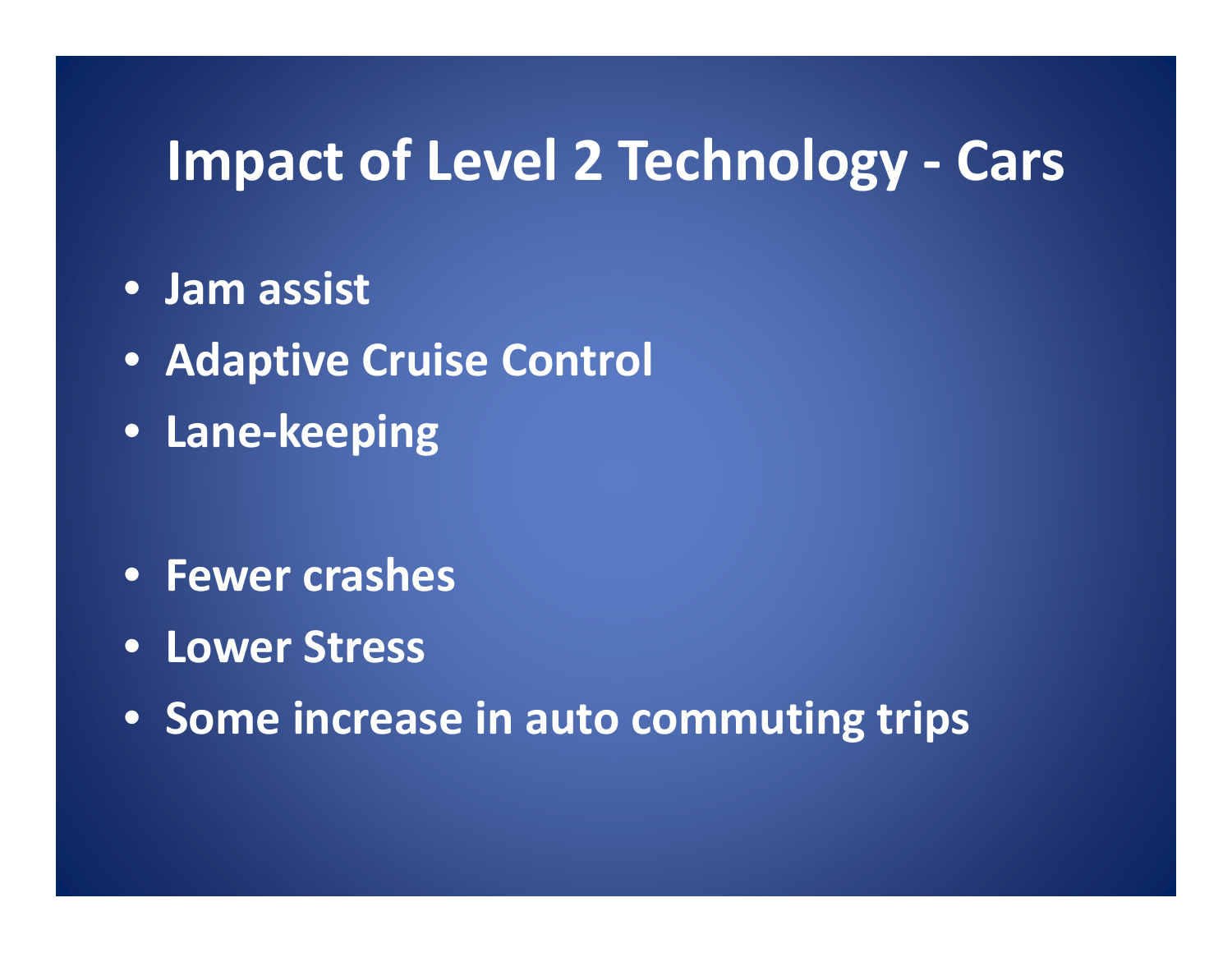### **Impact of Level 3 Technology ‐ Cars**

- **Automatic Valet Parking**
- **Limited Self‐driving – freeways, pre‐mapped or programmed routes, good weather**
- **Significant reduction in center city parking time and cost**
- •**Drivers safely can do some non‐driving activities**
- •**Increases in longer auto commuting trips**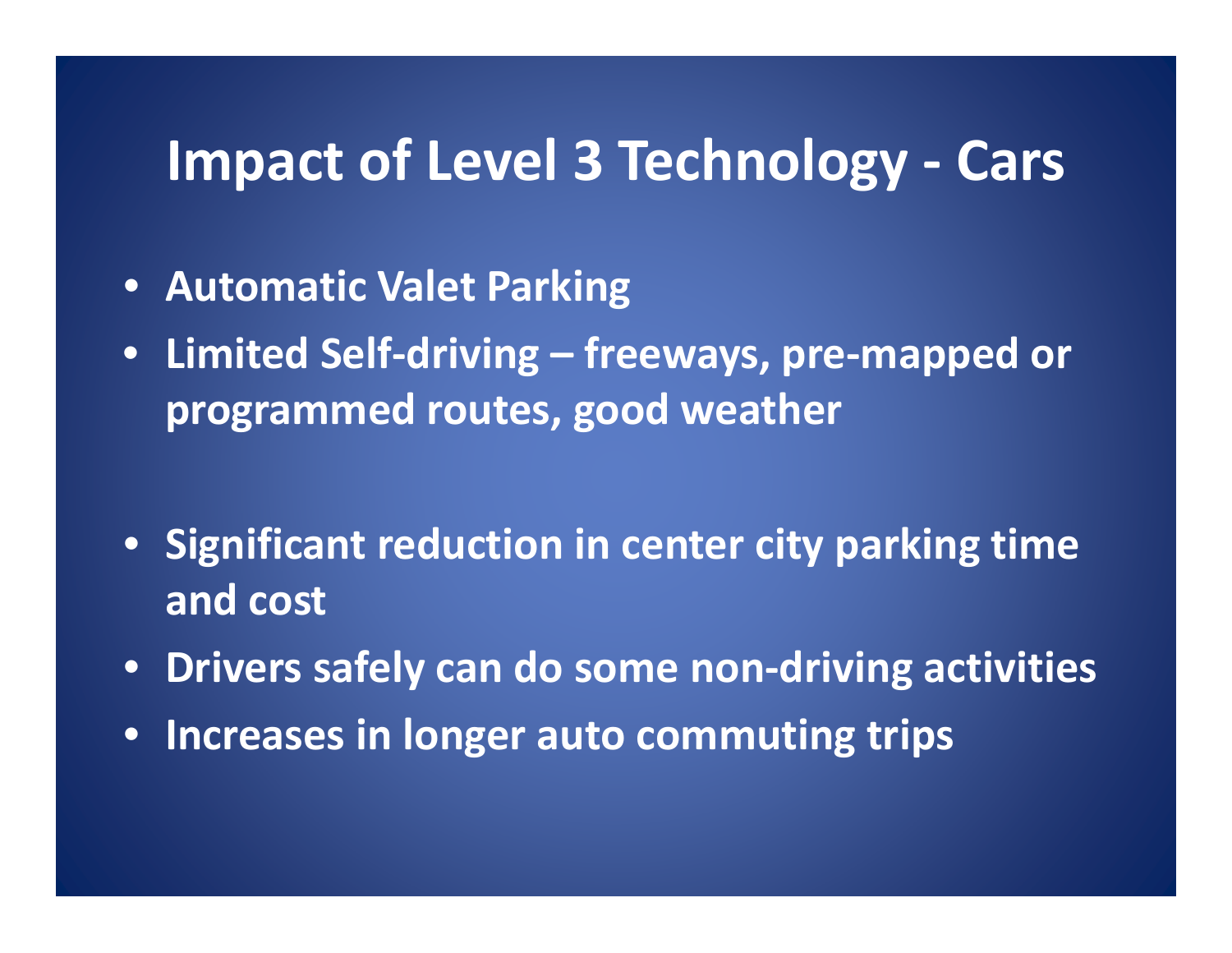### **Impact of Level 4 Technology ‐ Cars**

- $\bullet$ **Unrestricted self‐driving**
- •**Empty vehicle movements permitted**
- **Growth in shared automated taxi services**
- $\bullet$ **Non‐drivers can make low‐cost individual trips**
- $\bullet$  **Time spent in motion no longer wasted – in‐vehicle experience is transformed**
- **Vehicle trips may exceed person trips**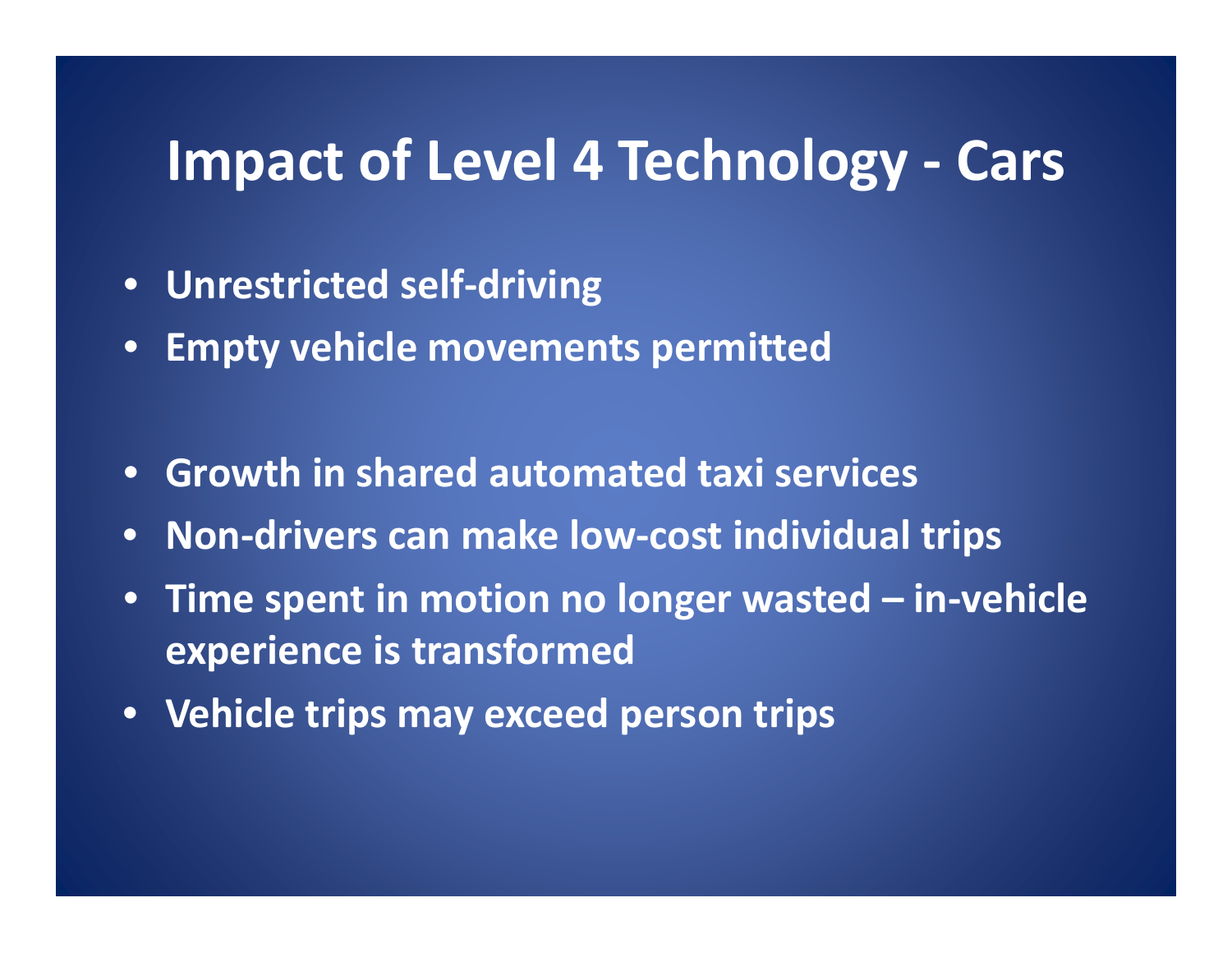## **Could This be the Future of Self‐ Driving Cars?**

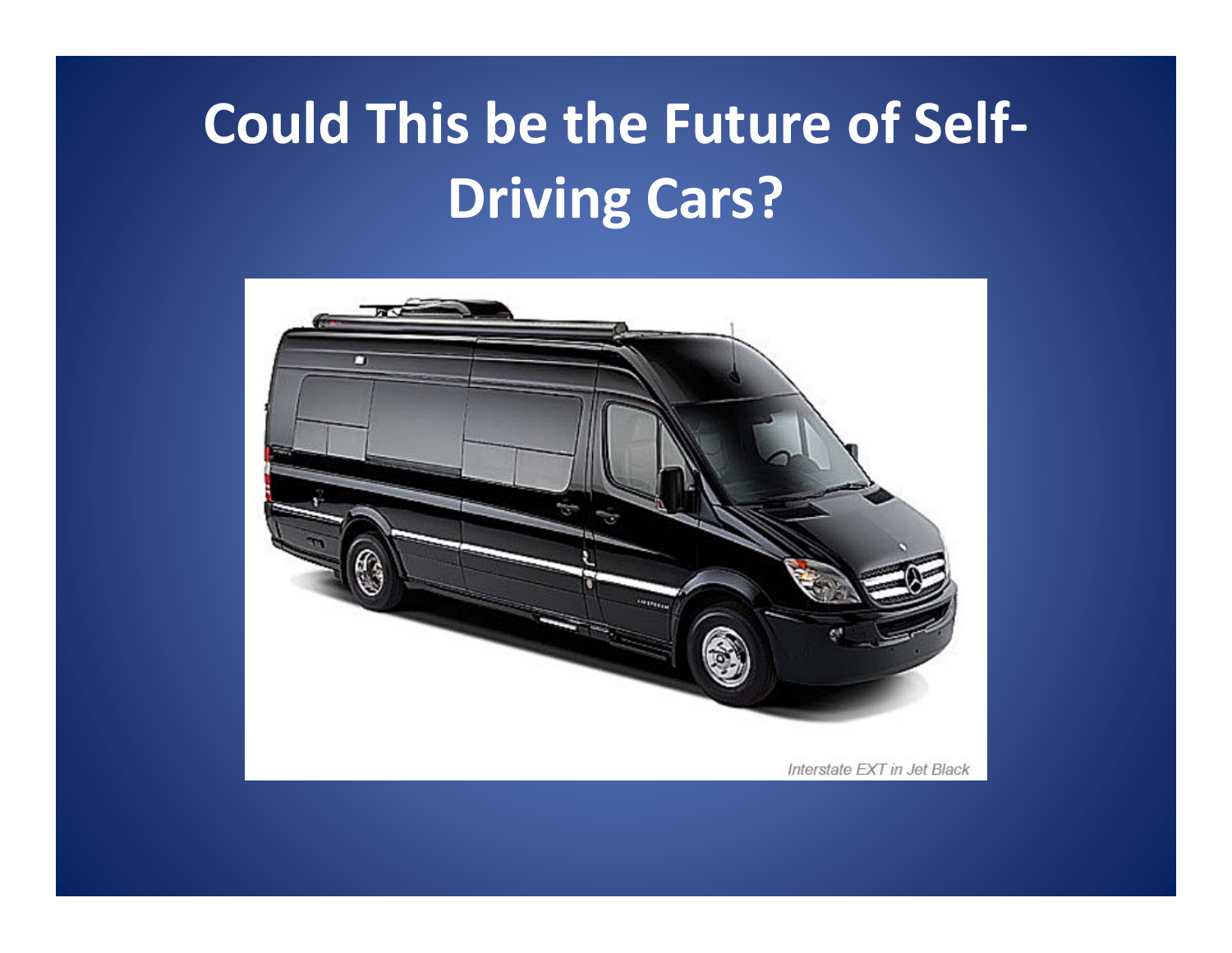## **The self‐driving car as an extension of living or working space**

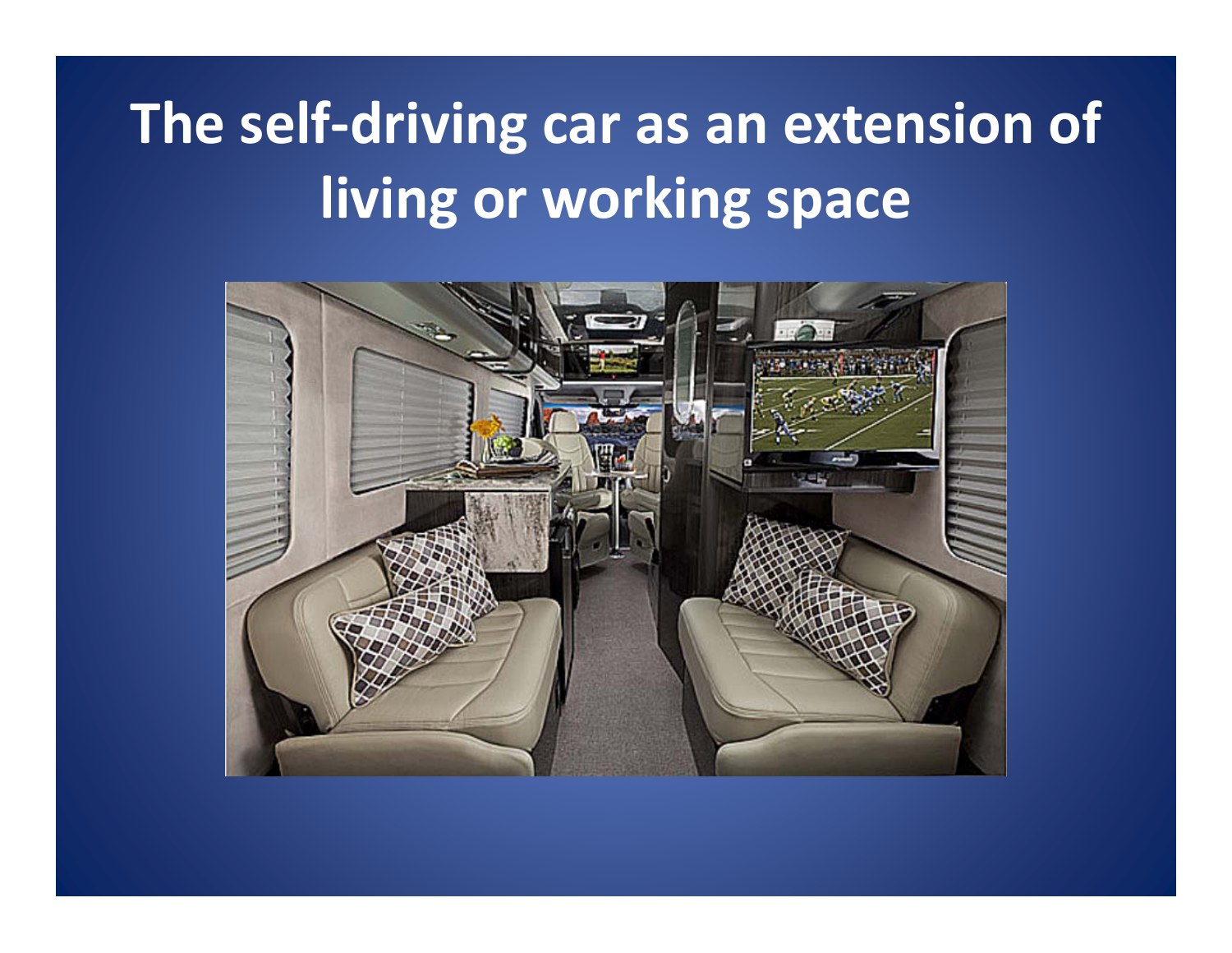

2013: The driverless car can become a family living room. "Driving Sideways," Allison Arieff, NY Times.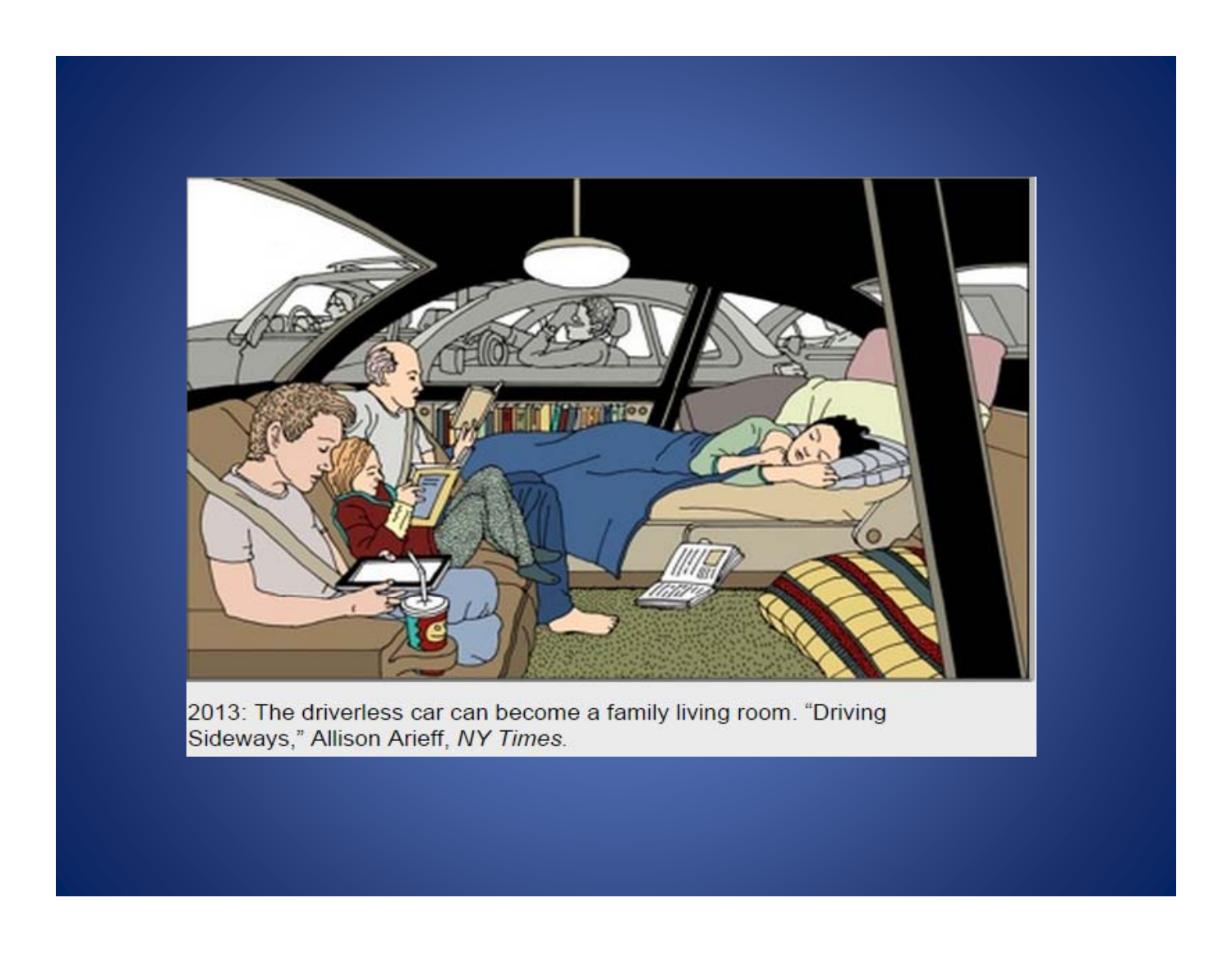### **Impact of Self‐Driving Cars on Transit**

- Self-driving cars will offer mobility to those transit captives who cannot drive, and, in conjunction with car-sharing, can offer mobility to those who do not have ready access to a car. (30.9 million in US, includes 24.8 **million age 10‐15 and 6.1 million visually impaired adults)**
- For choice riders, self-driving cars can offer amenities similar to those of transit in terms of how one can use time while traveling, to read, sleep **or work.**
- • **According to studies, automated cars could double highway capacity.** Couple that with the ability to self-park, and the transit advantage could **melt away.**
- $\bullet$ **So the impact on many transit systems could be huge.**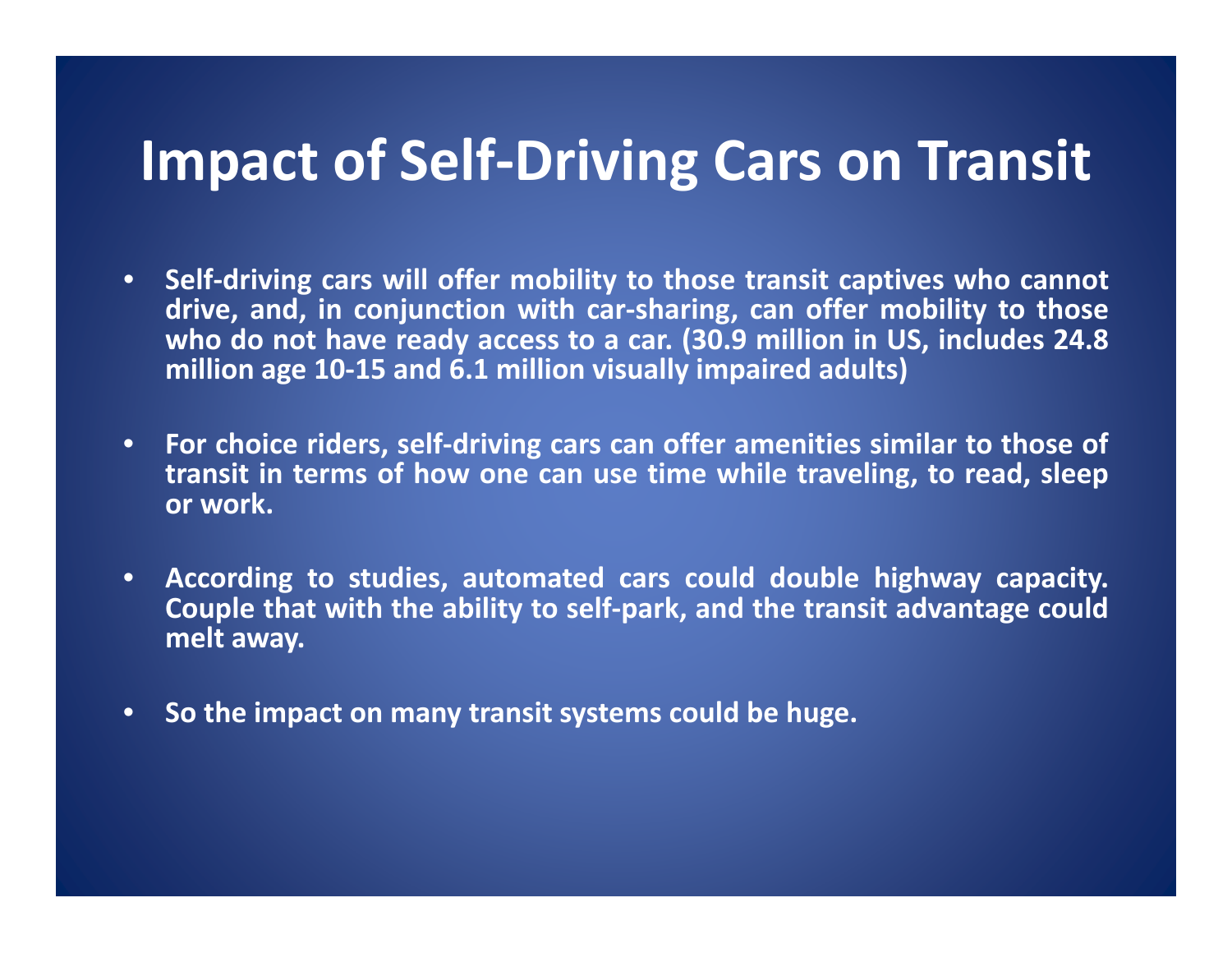**Potential Applications of Autonomous Driving Technology to Bus Transit**

**How can transit benefit?**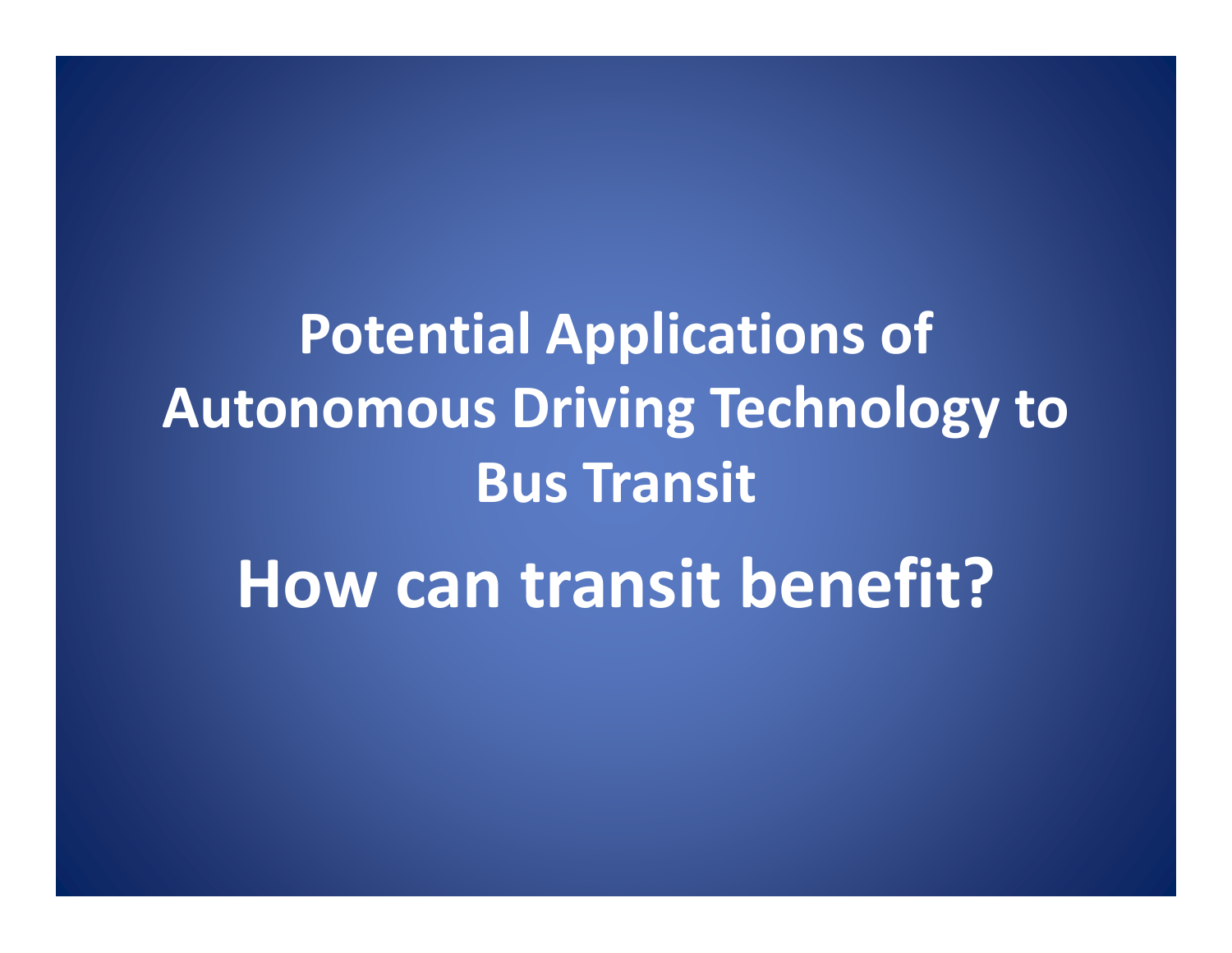**Use Autonomous CollisionAvoidance Technology to Address <sup>a</sup> BIG CURRENT Problem**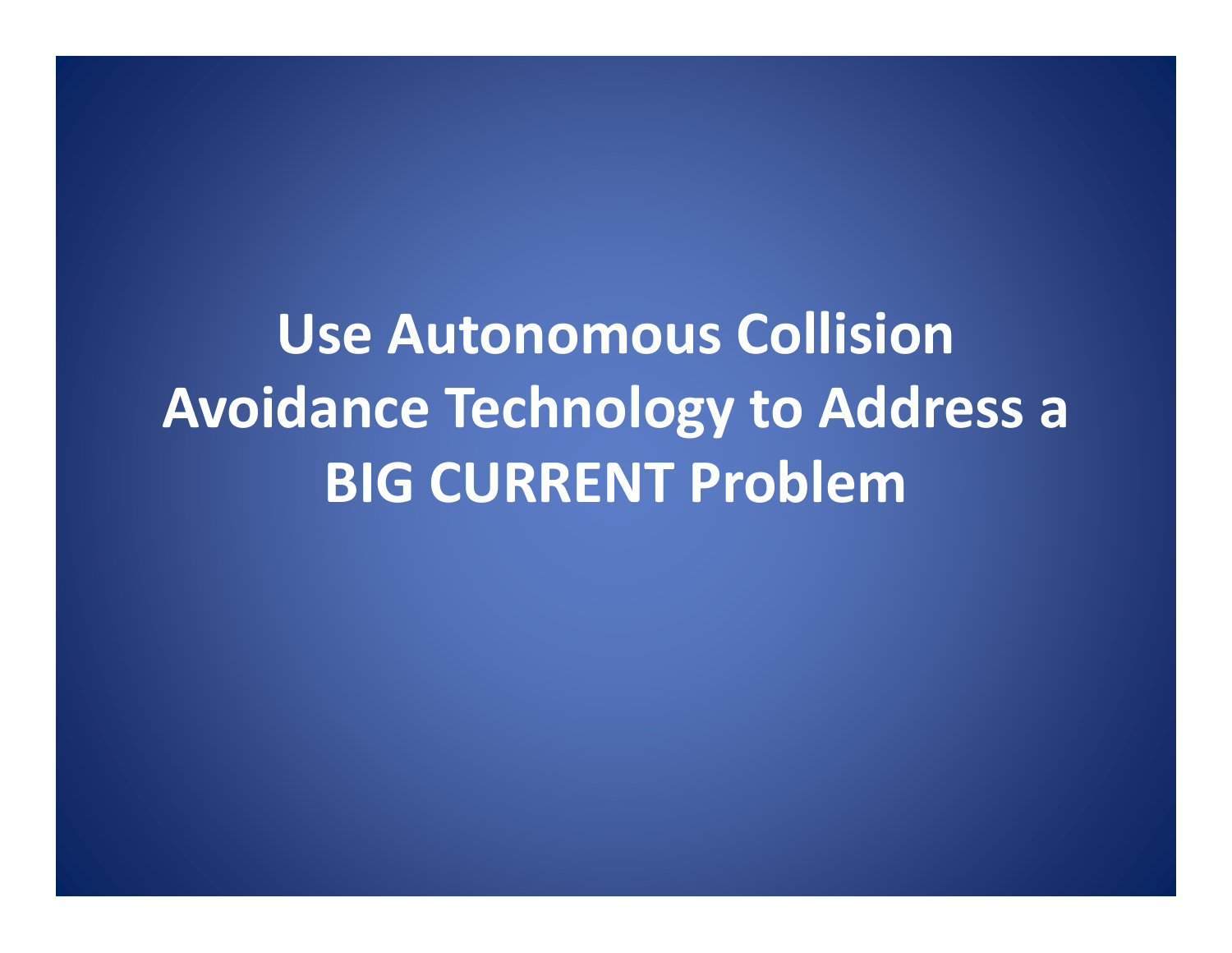#### **Good News! Travel by Bus is getting safer!**

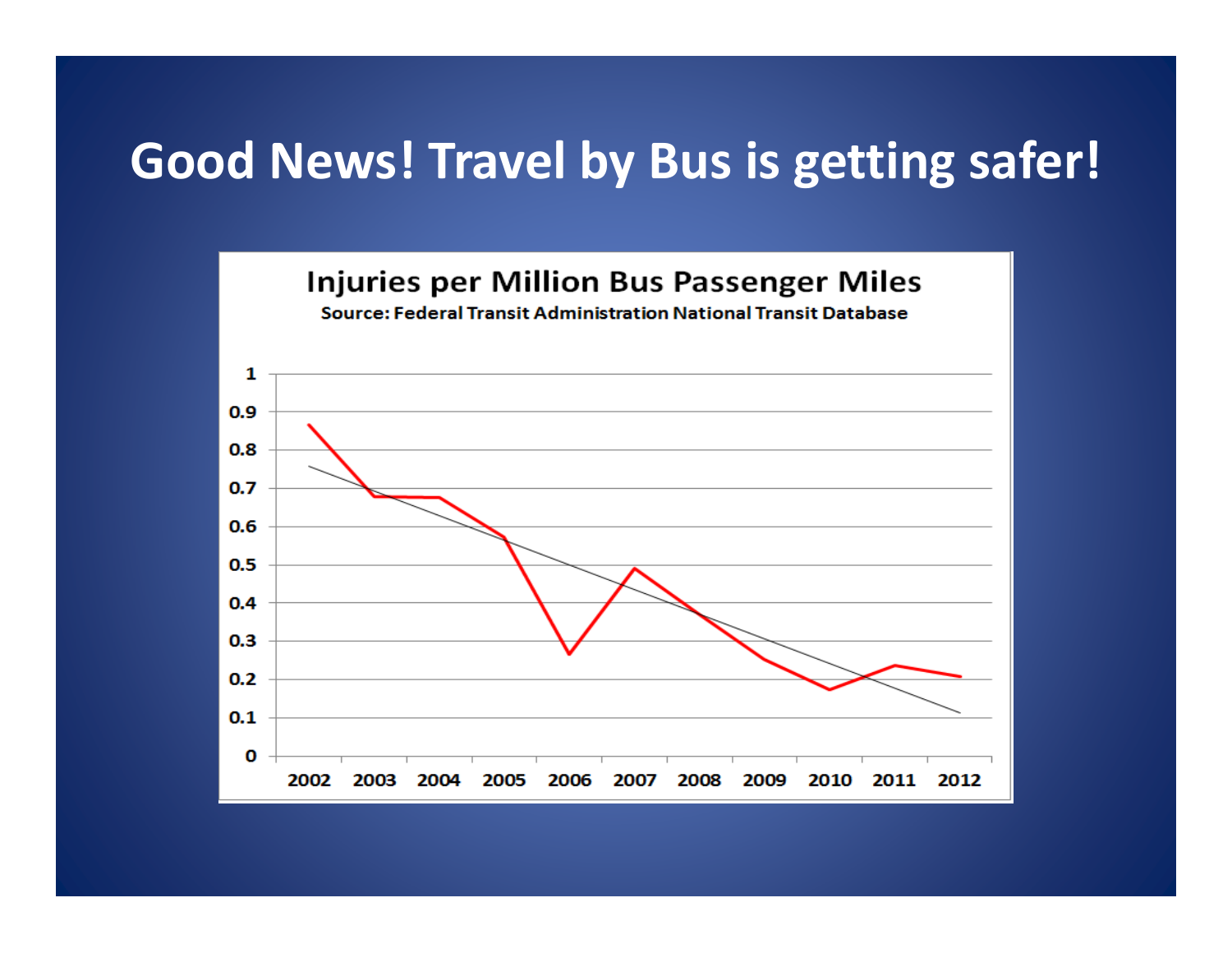### **Good News! Injuries have been trending down!**

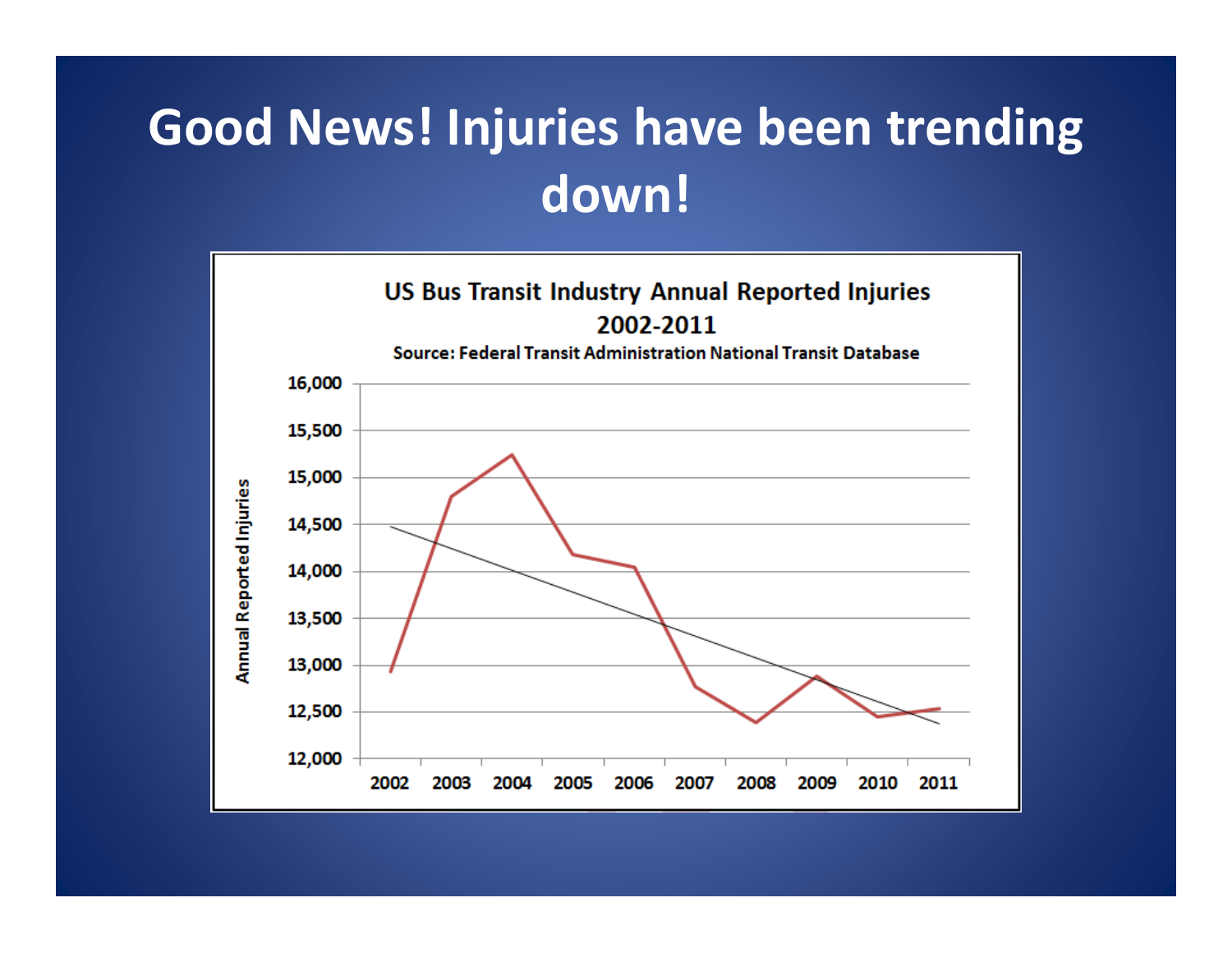### **Terrible News! Claims are going through the roof!**

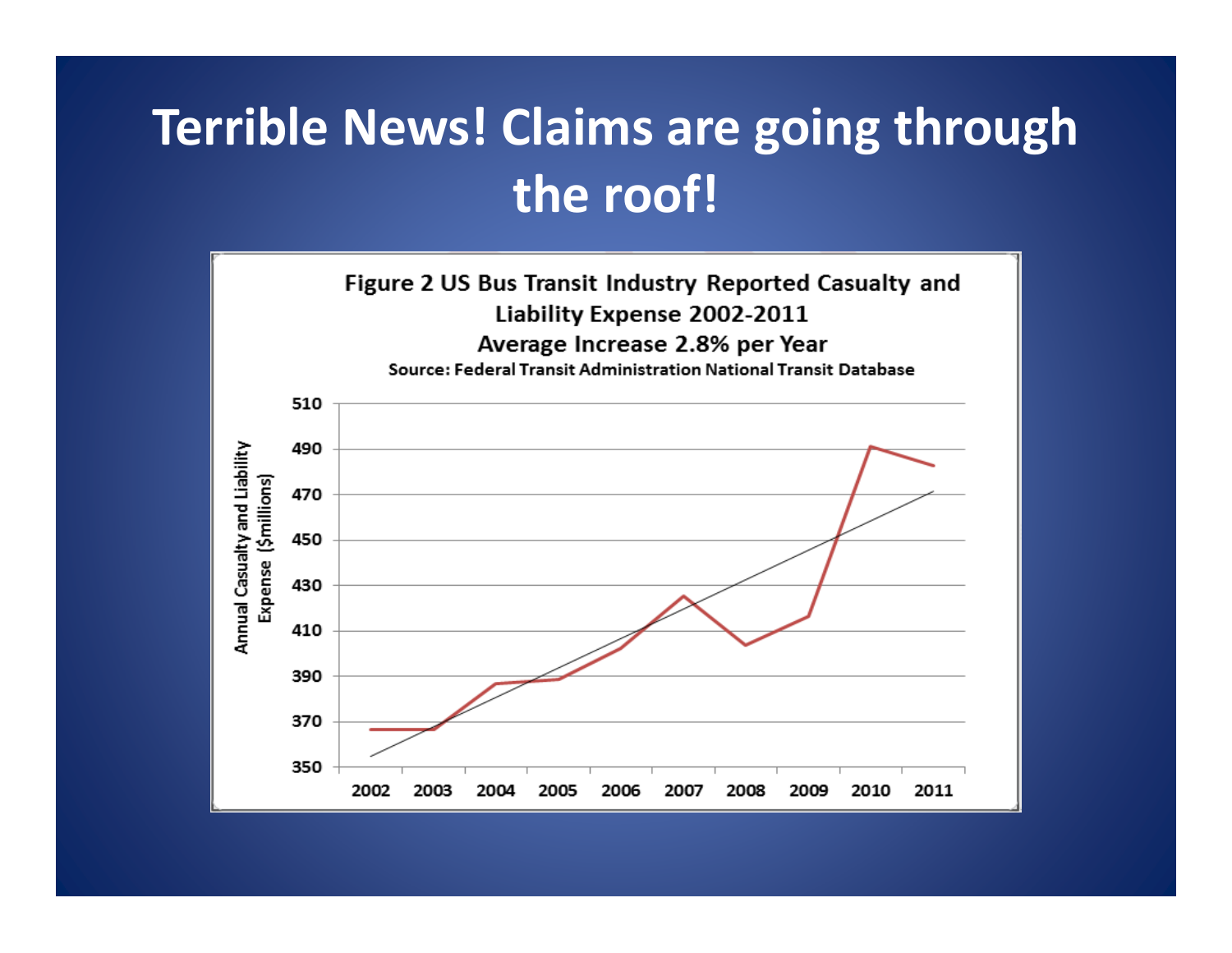#### **NTD 2011 Bus Casualty and Liability Expense for All Transit Agencies**

| <b>Casualty and</b><br><b>Liability</b><br><b>Amount</b>         | General<br>Administration              | \$432,228,288 |  |
|------------------------------------------------------------------|----------------------------------------|---------------|--|
|                                                                  | Vehicle<br>Maintenance                 | \$50,847,722  |  |
|                                                                  | Sub-Total<br>Casualty and<br>Liability | \$483,076,010 |  |
| <b>Maximum Available Buses</b>                                   |                                        | 59,871        |  |
| <b>Sub-Total Casualty and</b><br><b>Liability Amount Per Bus</b> |                                        | \$8,069       |  |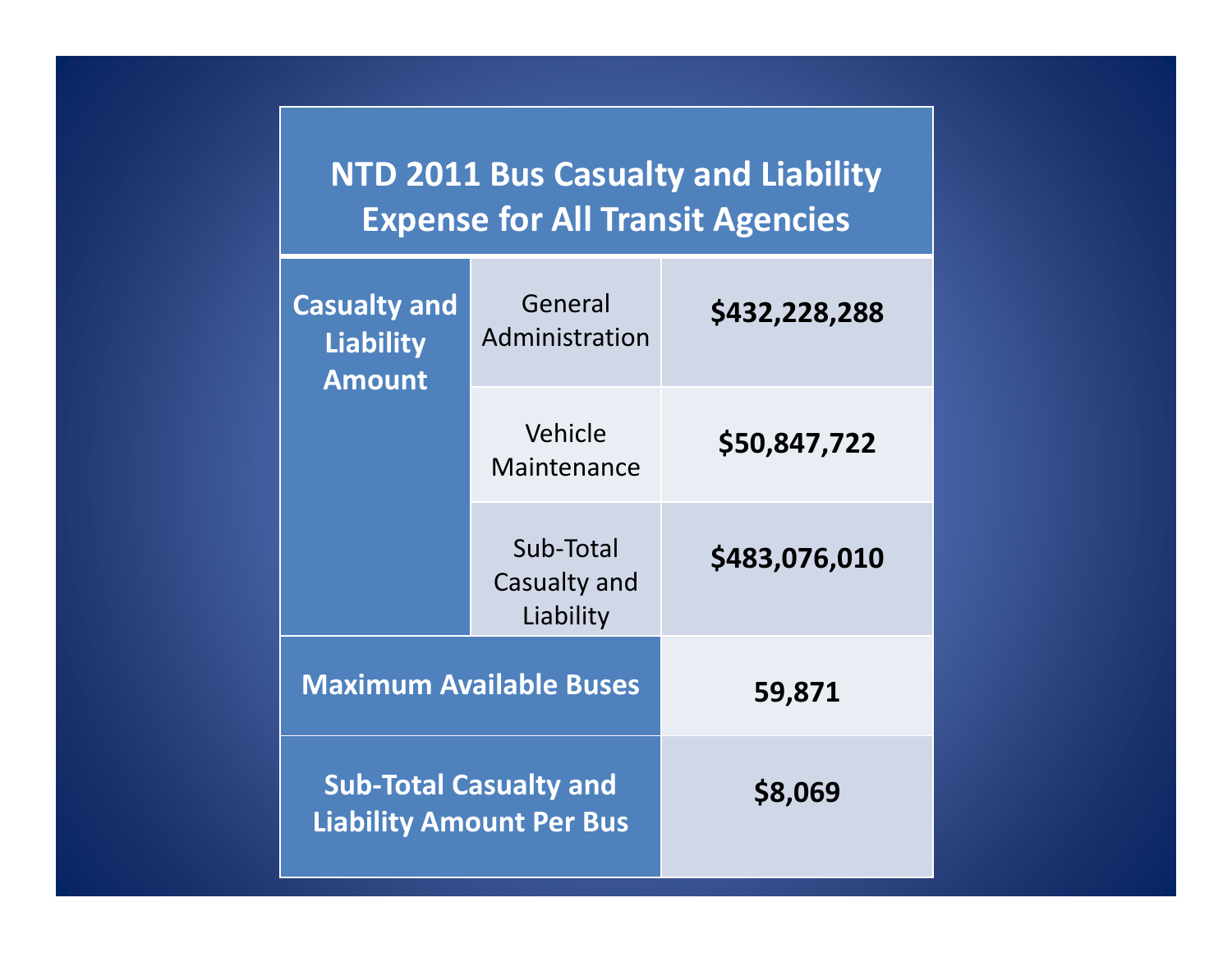**Casualty and Liability Claims are <sup>a</sup> Huge Drain on the Industry**

- **For the 10 year period 2002‐2011, more than \$4.1 Billion was spent on casualty and liability claims**
- **For many self‐insured transit agencies these expenses are direct "out‐of‐pocket"**
- **Large reserves for claims must be budgeted**
- **Claims experience also is reflected in insurance premiums**
- **There are gaps in data reporting**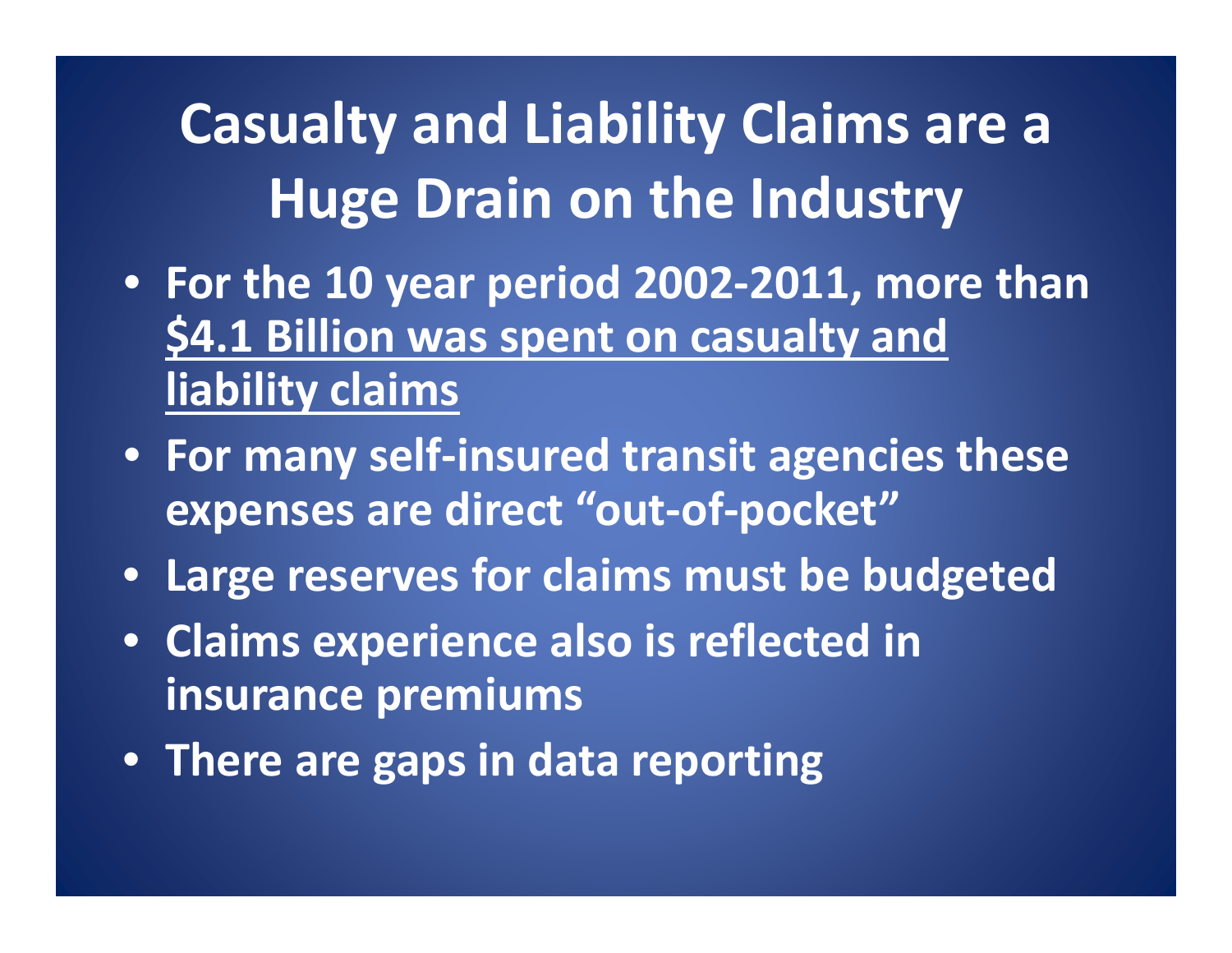**Potential Impact for Transit – Level 2 Automation – Claims Reduction**

- **Blind spot monitoring (for vehicles and pedestrians)**
- **Driver fatigue and attentiveness monitoring**
- **Adaptive Cruise Control**
- **Autonomous emergency braking**
- **Lane keeping assistance**
- **Collision warning and mitigation**
- **Obstacle detection**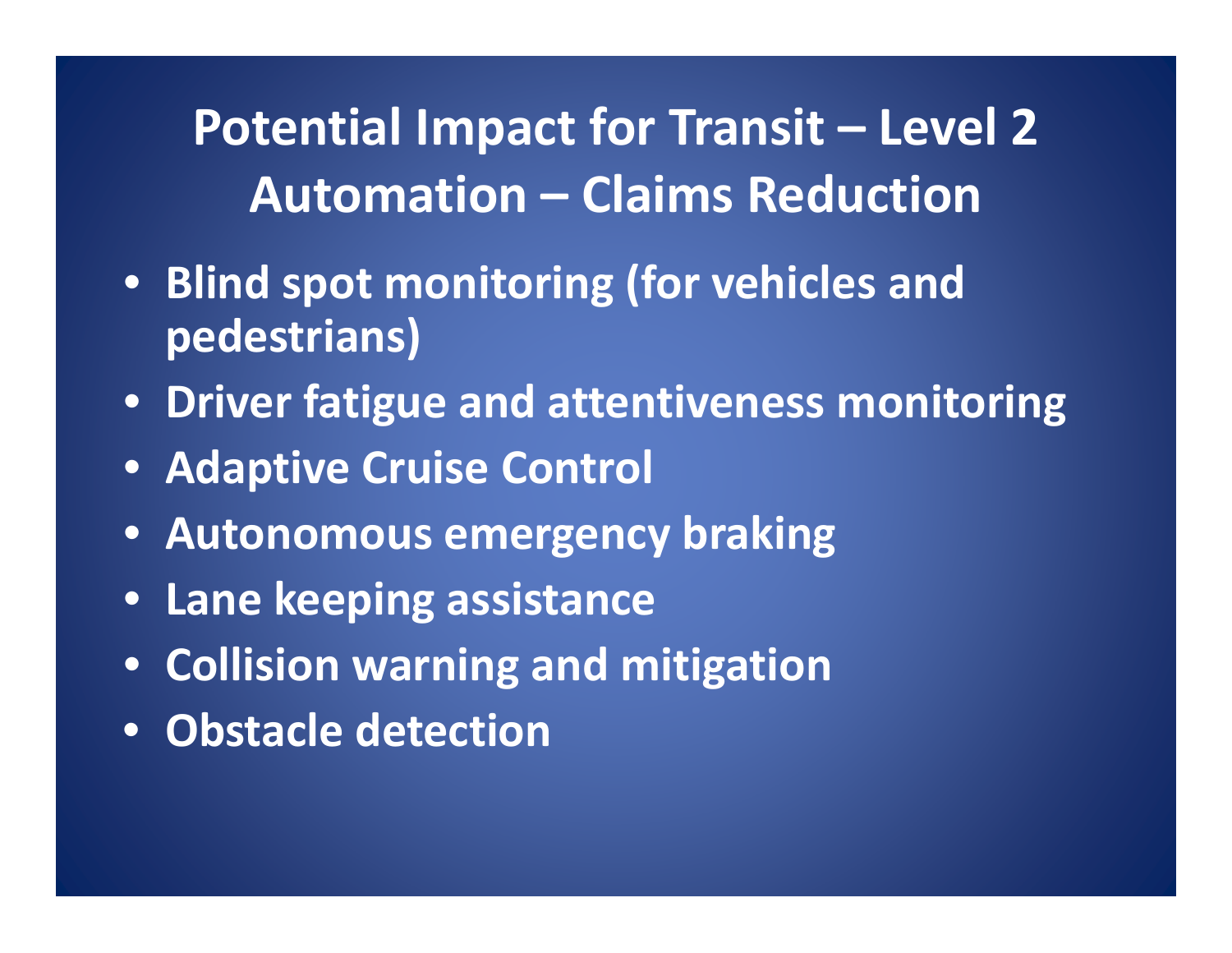**The Cost of Installing an Autonomous Collision Avoidance System on <sup>a</sup> Bus Could be Recovered in as Little as One Year Through Reductions in Casualty and Liability Claims**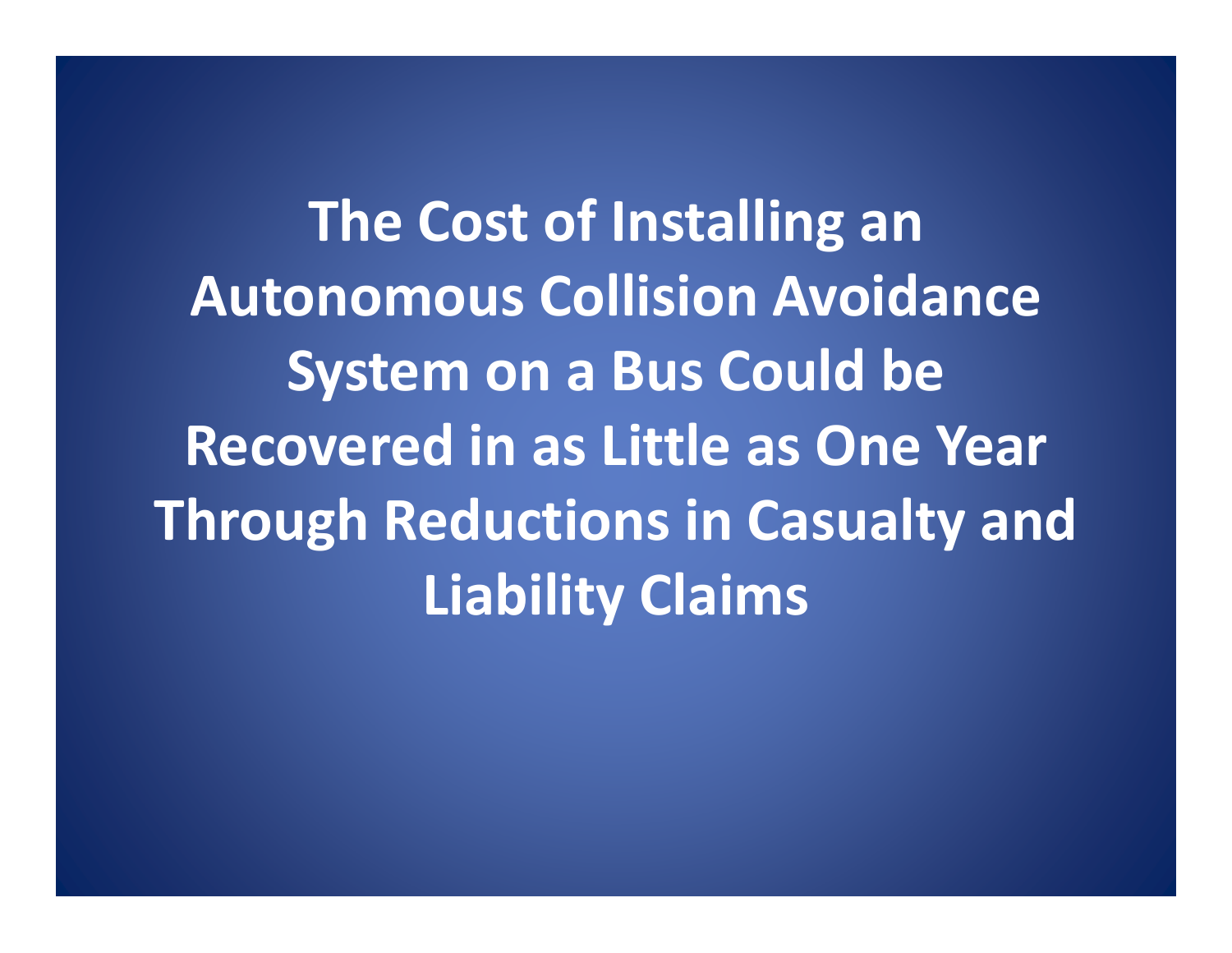### **Potential Impact for Transit – Level 3 Automation**

- **Co‐operative Adaptive Cruise Control**
- **Lane keeping**
- **Precision docking**

• **Increased capacity in high volume bus corridors**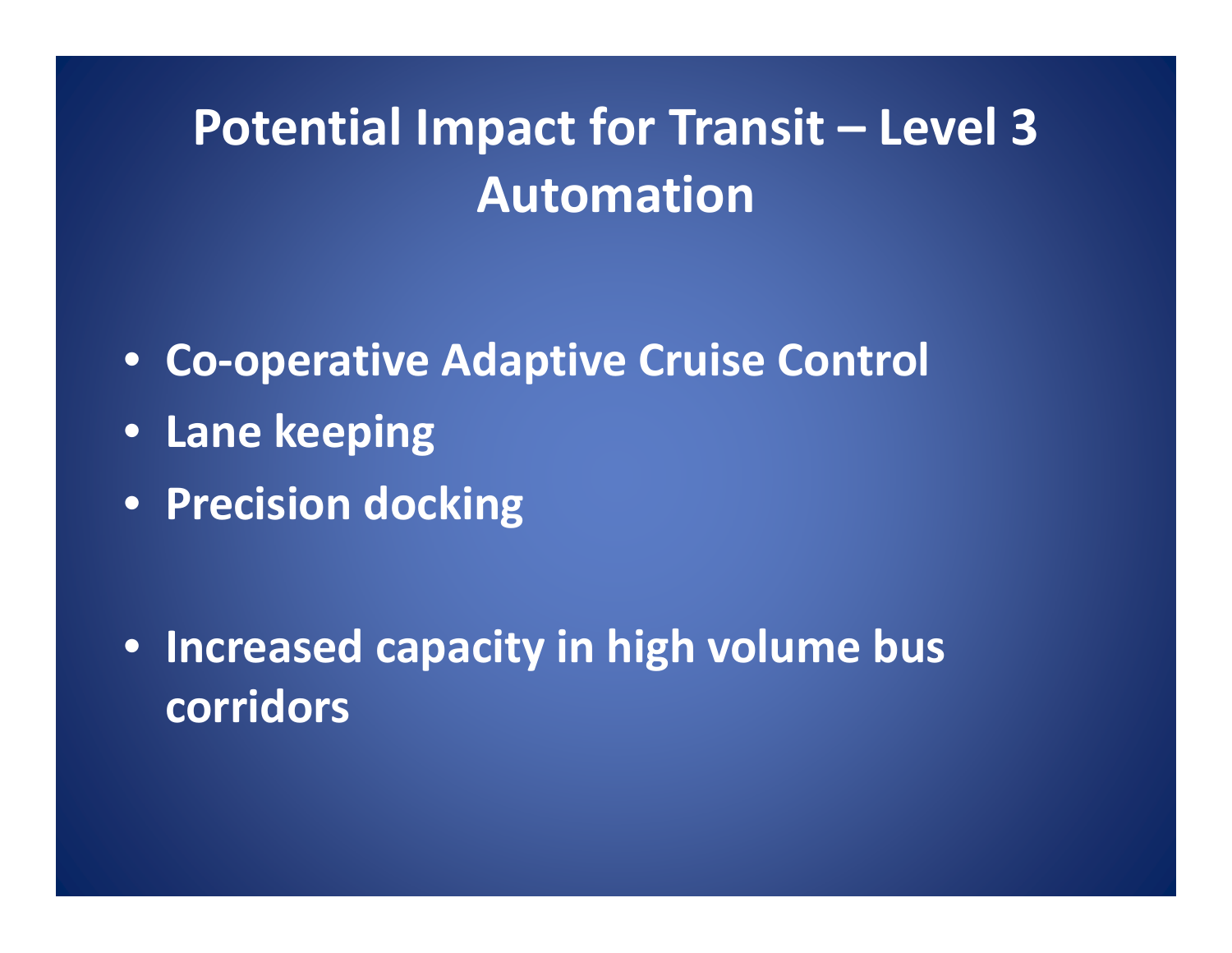### **A Capacity Bonus for NJ TRANSIT Exclusive Bus Lane (XBL) to New York City**

**Source: Port Authority of New York and New Jersey**

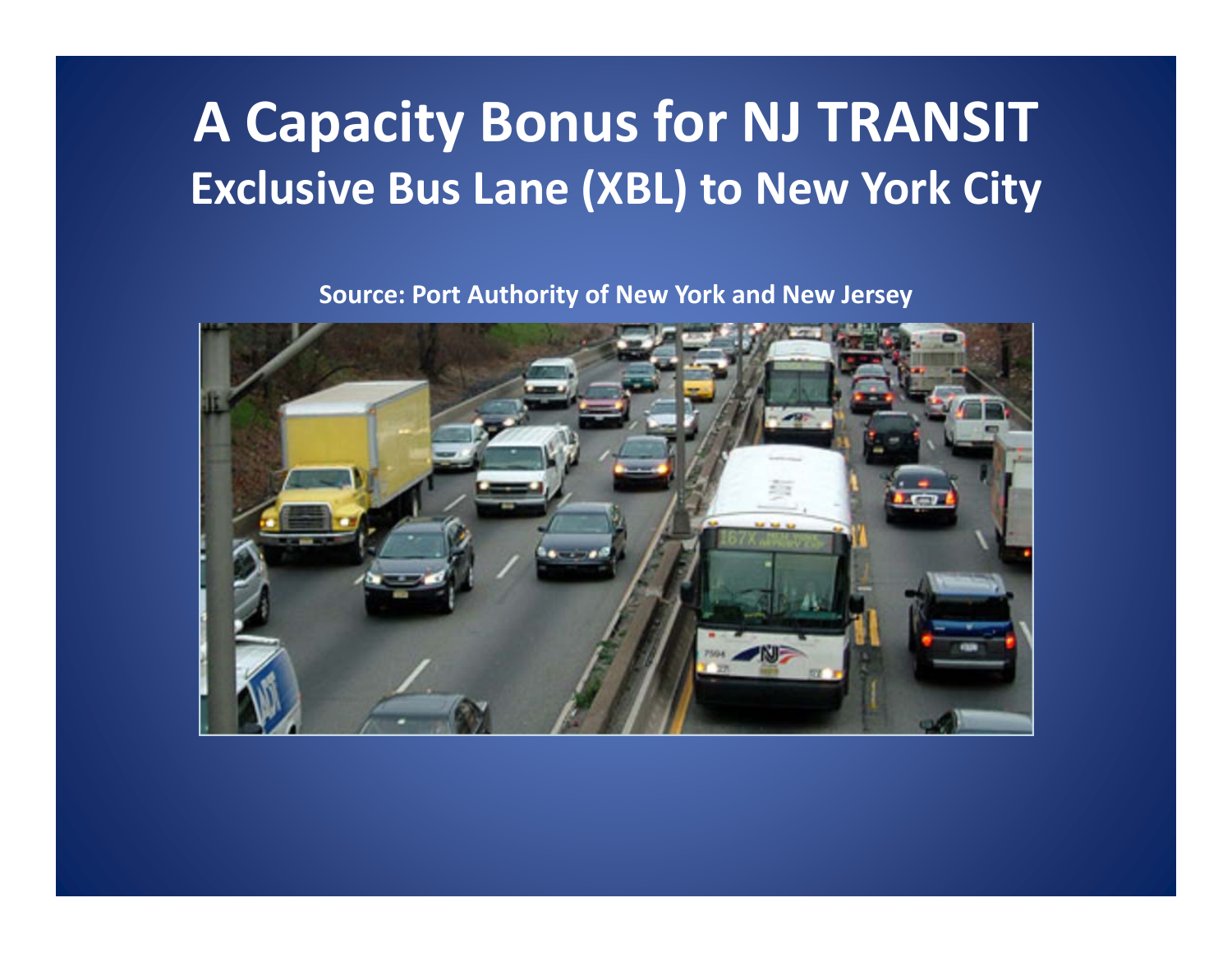## **Port Authority Bus Terminal (PABT) New York City**

Source: Google Maps 2013

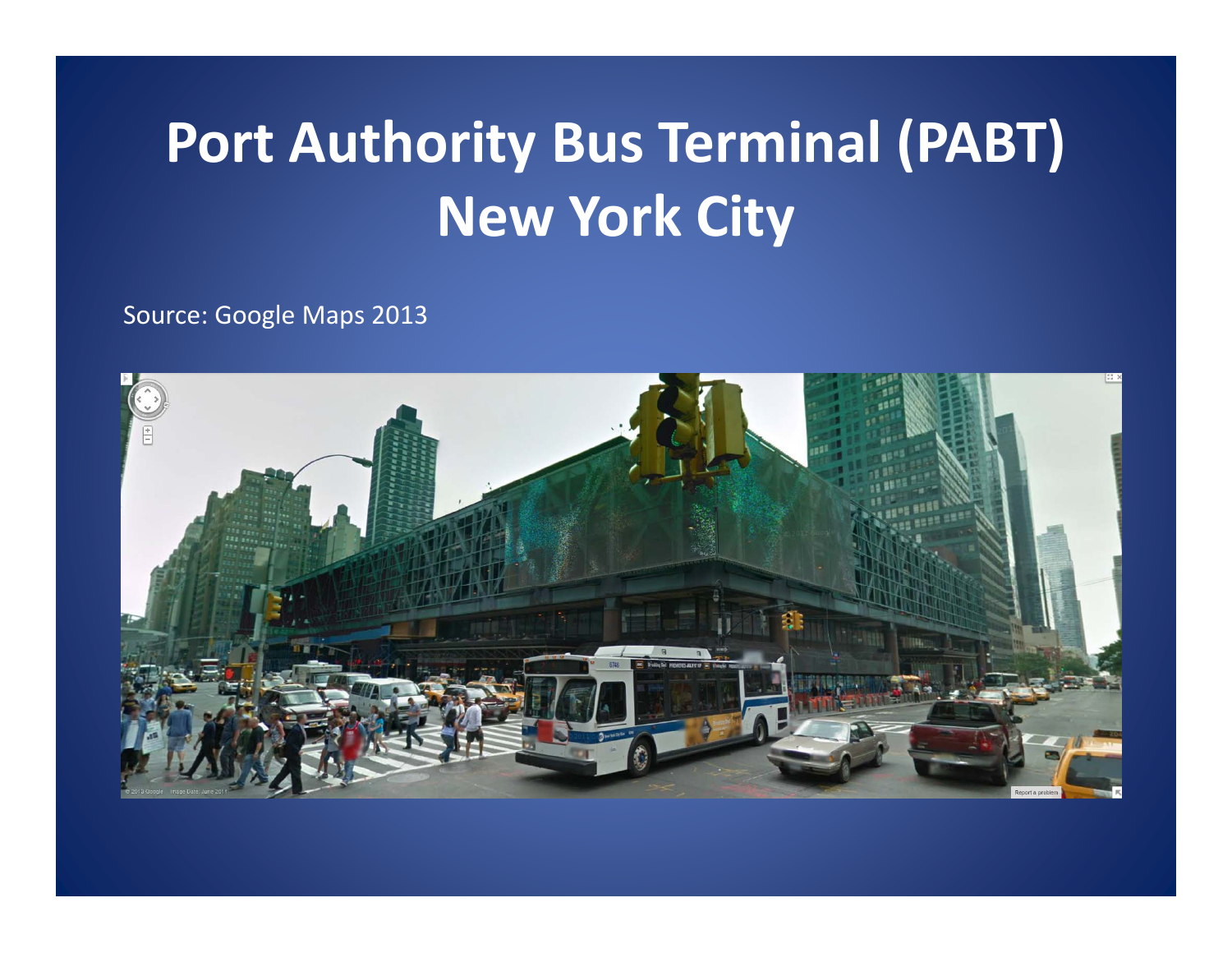#### **Potential Increased Capacity of Exclusive Bus Lane (XBL) Using Cooperative Adaptive Cruise Control (CACC) (Assumes 45 toot (13.7 m) buses @ with 57 seats)**

| <b>Average</b><br><b>Interval</b><br><b>Between</b><br><b>Buses</b><br>(seconds) | <b>Average</b><br><b>Spacing</b><br><b>Between</b><br><b>Buses (ft)</b> | <b>Average</b><br><b>Spacing</b><br><b>Between</b><br><b>Buses (m)</b> | <b>Buses Per</b><br><b>Hour</b> | <b>Additional</b><br><b>Buses per</b><br><b>Hour</b> | <b>Seated</b><br><b>Passengers</b><br><b>Per Hour</b> | <b>Increase in</b><br><b>Seated</b><br><b>Passengers</b><br>per Hour |
|----------------------------------------------------------------------------------|-------------------------------------------------------------------------|------------------------------------------------------------------------|---------------------------------|------------------------------------------------------|-------------------------------------------------------|----------------------------------------------------------------------|
| $\overline{\mathbf{1}}$                                                          | 6                                                                       | $\overline{2}$                                                         | 3,600                           | 2,880                                                | 205,200                                               | 164,160                                                              |
| $\overline{2}$                                                                   | 47                                                                      | 14                                                                     | 1,800                           | 1,080                                                | 102,600                                               | 61,560                                                               |
| $\overline{3}$                                                                   | 109                                                                     | 33                                                                     | 1,200                           | 480                                                  | 68,400                                                | 27,360                                                               |
| $\overline{4}$                                                                   | 150                                                                     | 46                                                                     | 900                             | 180                                                  | 51,300                                                | 10,260                                                               |
| 5 (Base)                                                                         | 212                                                                     | 64                                                                     | 720                             |                                                      | 41,040                                                |                                                                      |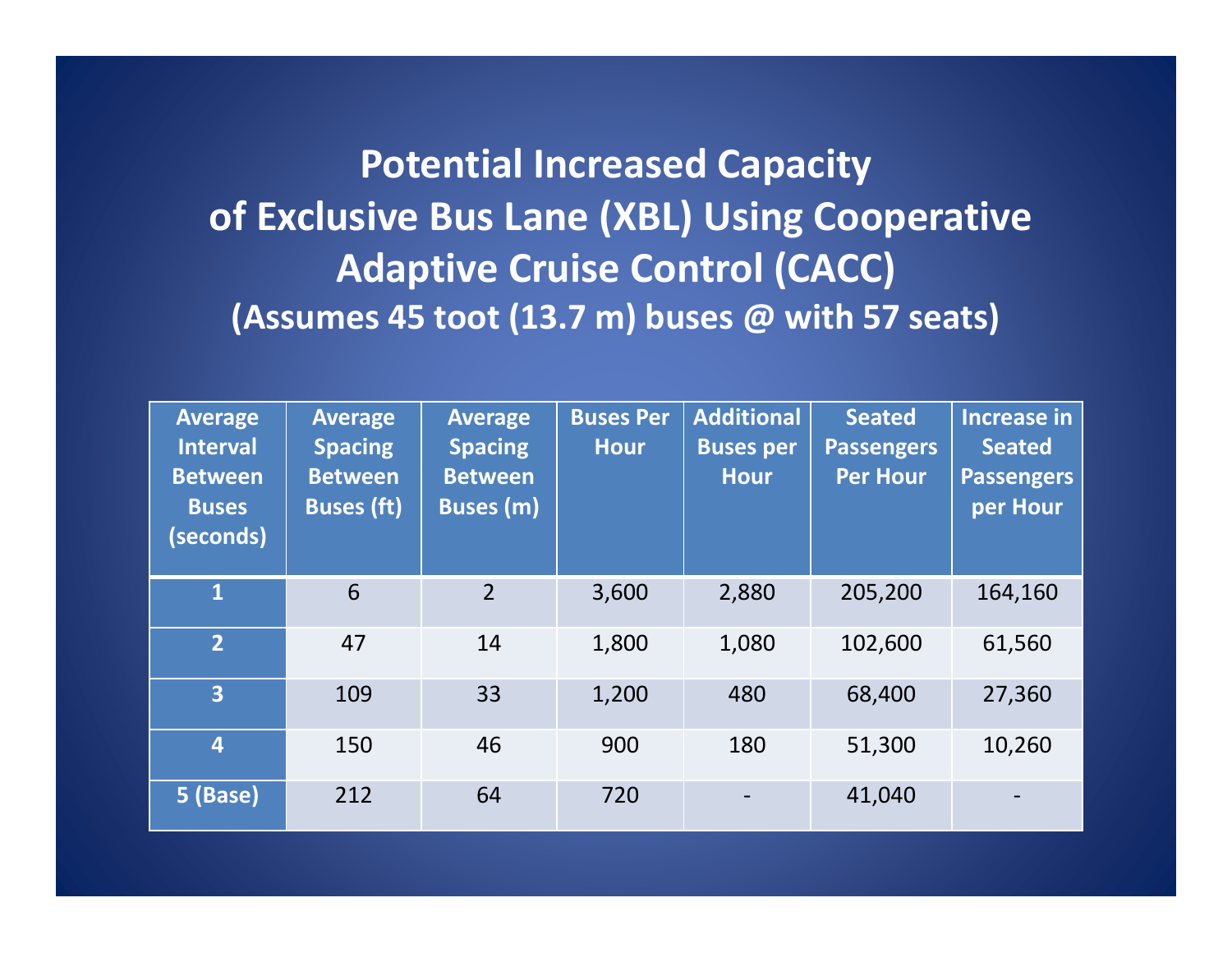#### **Light Rail is great, but can be \$\$ expensive**

**Bus Rapid Transit is much less expensive to build but has less capacity**

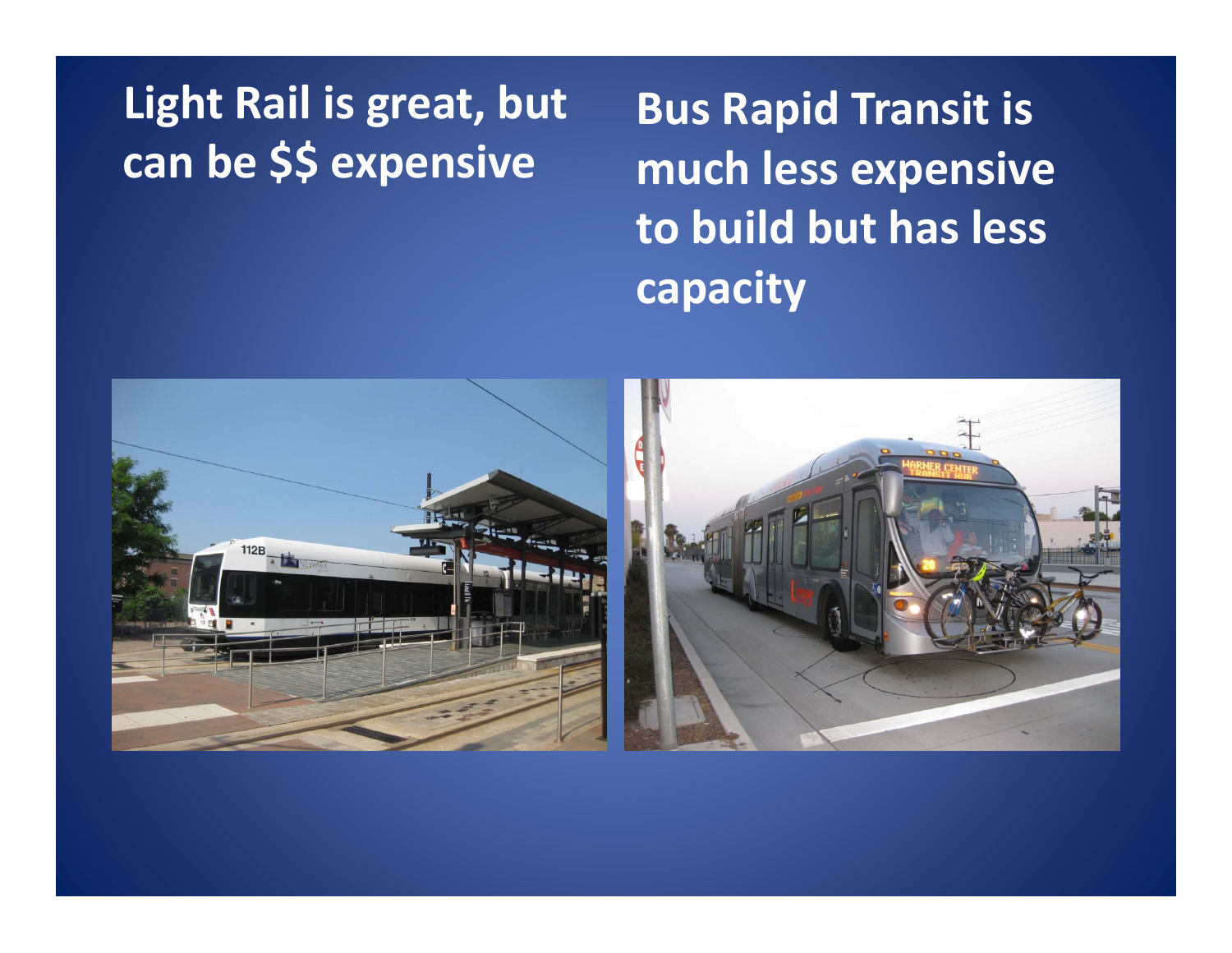### **Potential Impact for Transit – Level 4 Automation**

• **Bus capable of fully automated operation**

- **Unstaffed non‐revenue operation**
- **Paired or bus "train" operation possible**
- **BRT systems can emulate rail in capacity at less cost**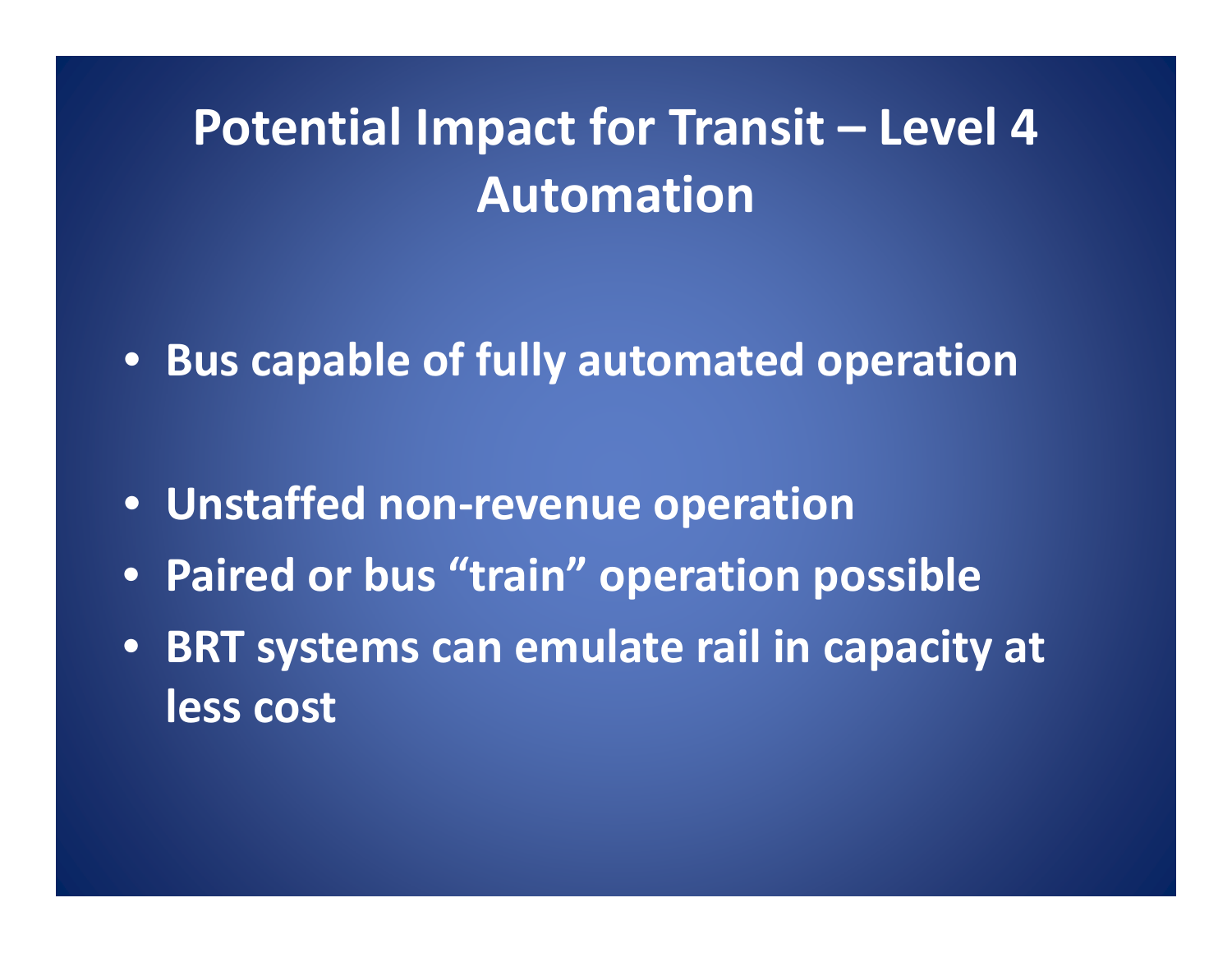**Connected Vehicle and Autonomous Driving Technology for Bus Platooning – Leader/Close‐Follower Concept**



**Schematic – Wireless Short‐Range Connections Between Busses Interface with Automated Driving and Passenger Systems Functions**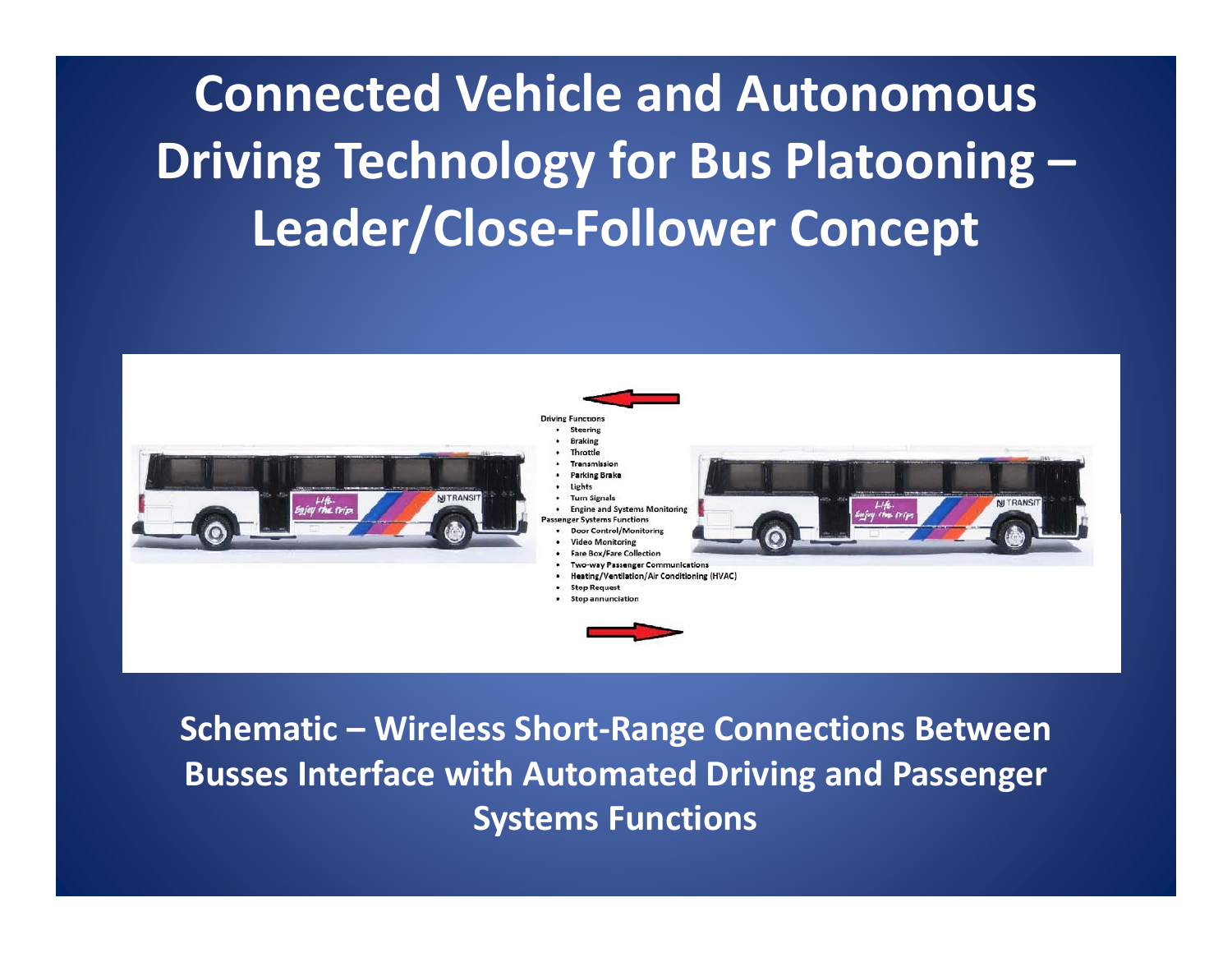

Bus #2 Follower - No Operator on Board

Bus #1 Leader - Operator on Board

Peak Period Operation of Two-Bus Platoon - One Operator Controls Two Buses for Added Capacity

< connected>



**Bus 2 Parked** 



**Bus 1 Operates as Single Unit** 

Off-Peak -When Extra Capacity Is Not Needed, Follower Bus Can Be Parked to **Save Fuel Cost**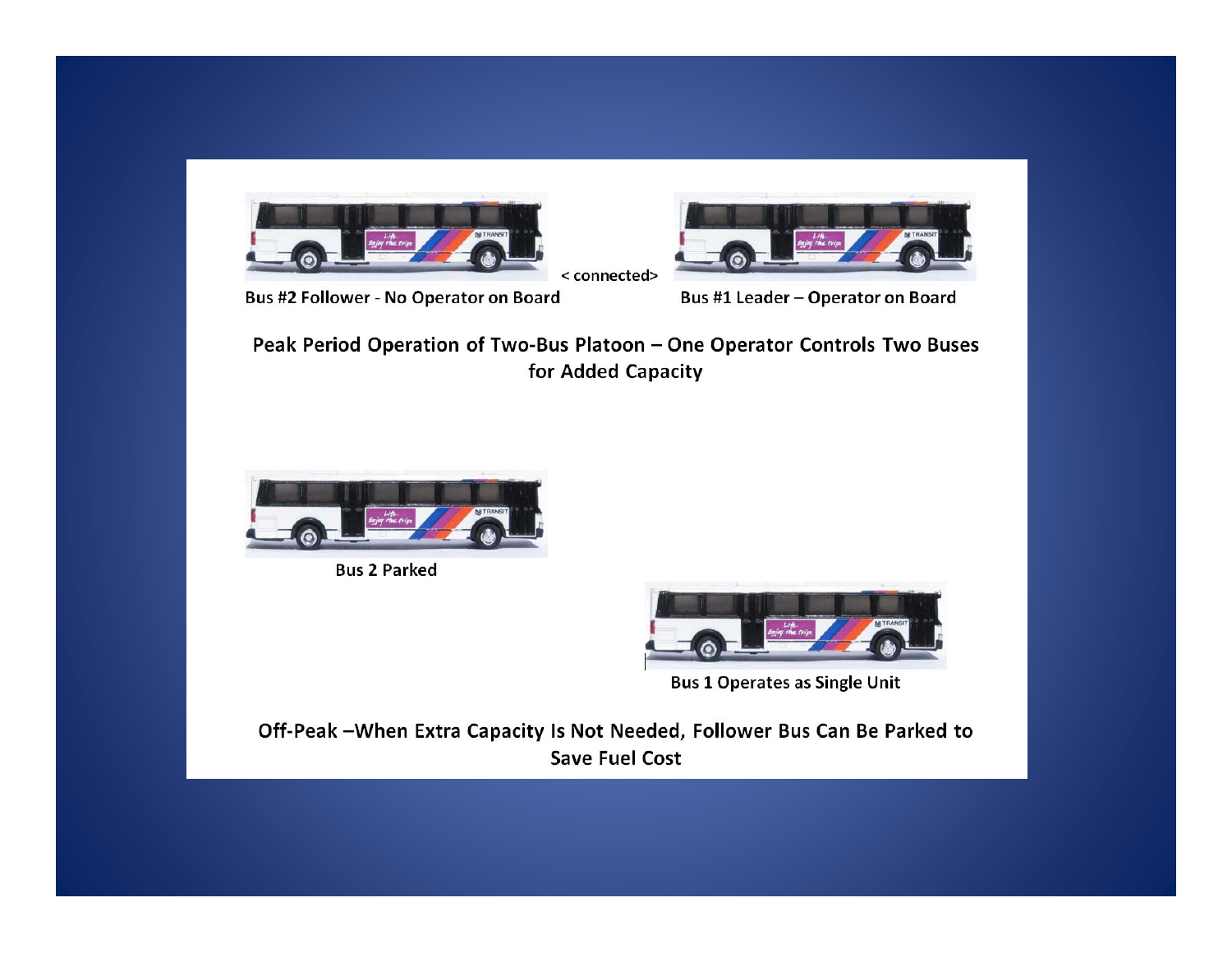**Opportunities for Autonomous Driving Technology in Transit ‐ Recommendations**

• **Institutional Response**

• **Technological Response**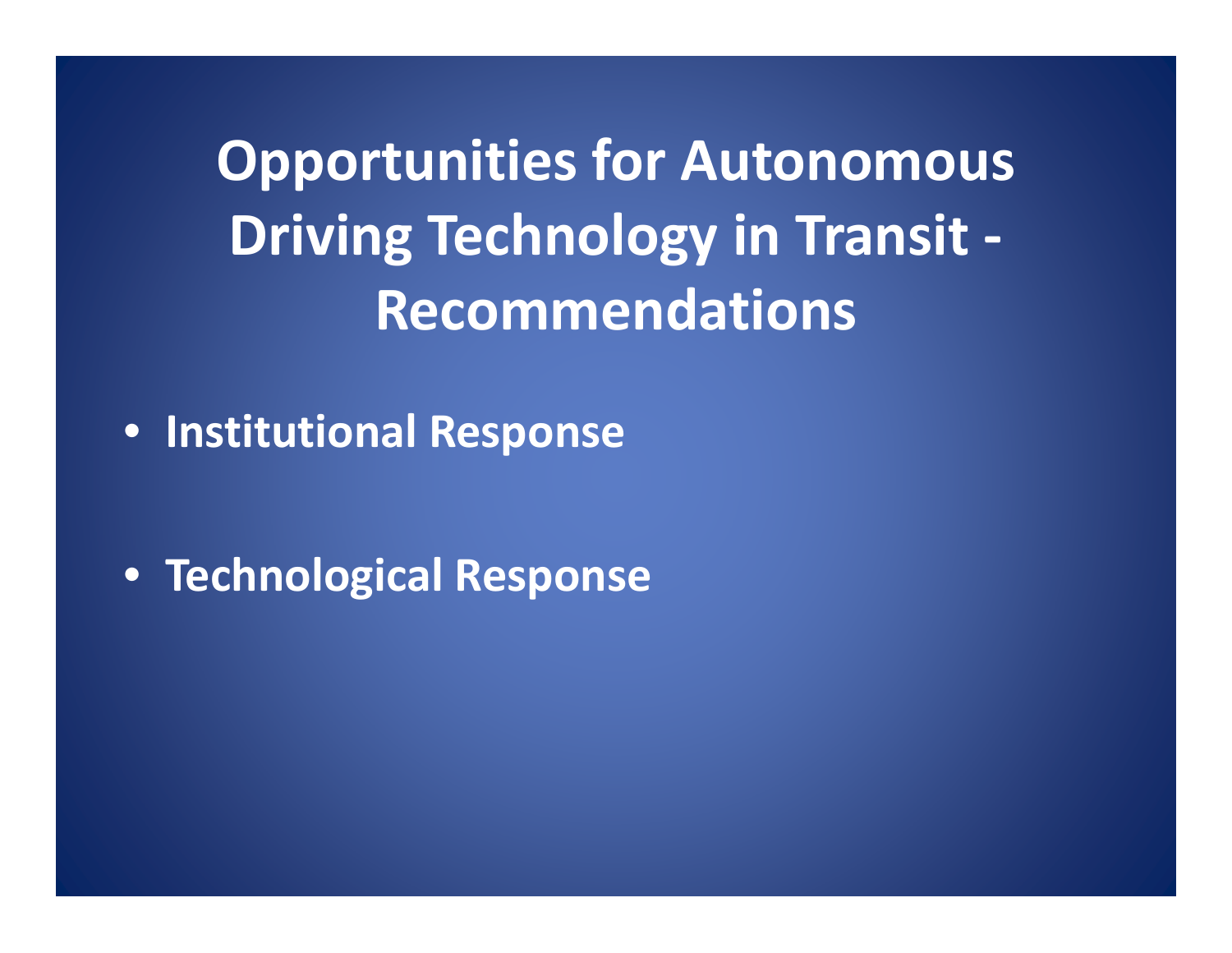#### **Recommendation Transit Institutional Response**

- **Promote shared ‐use autonomous cars as areplacement for transit on many bus routes and for service to persons with disabilities**
- **Exit markets where transit load factors are too low to justify operating <sup>a</sup> transit vehicle**
- **Concentrate transit resources in corridors wheremore traffic and parking will be too costly and too congested, and where transit can increase the people carrying capacity of <sup>a</sup> lane beyond that of <sup>a</sup> general traffic lane**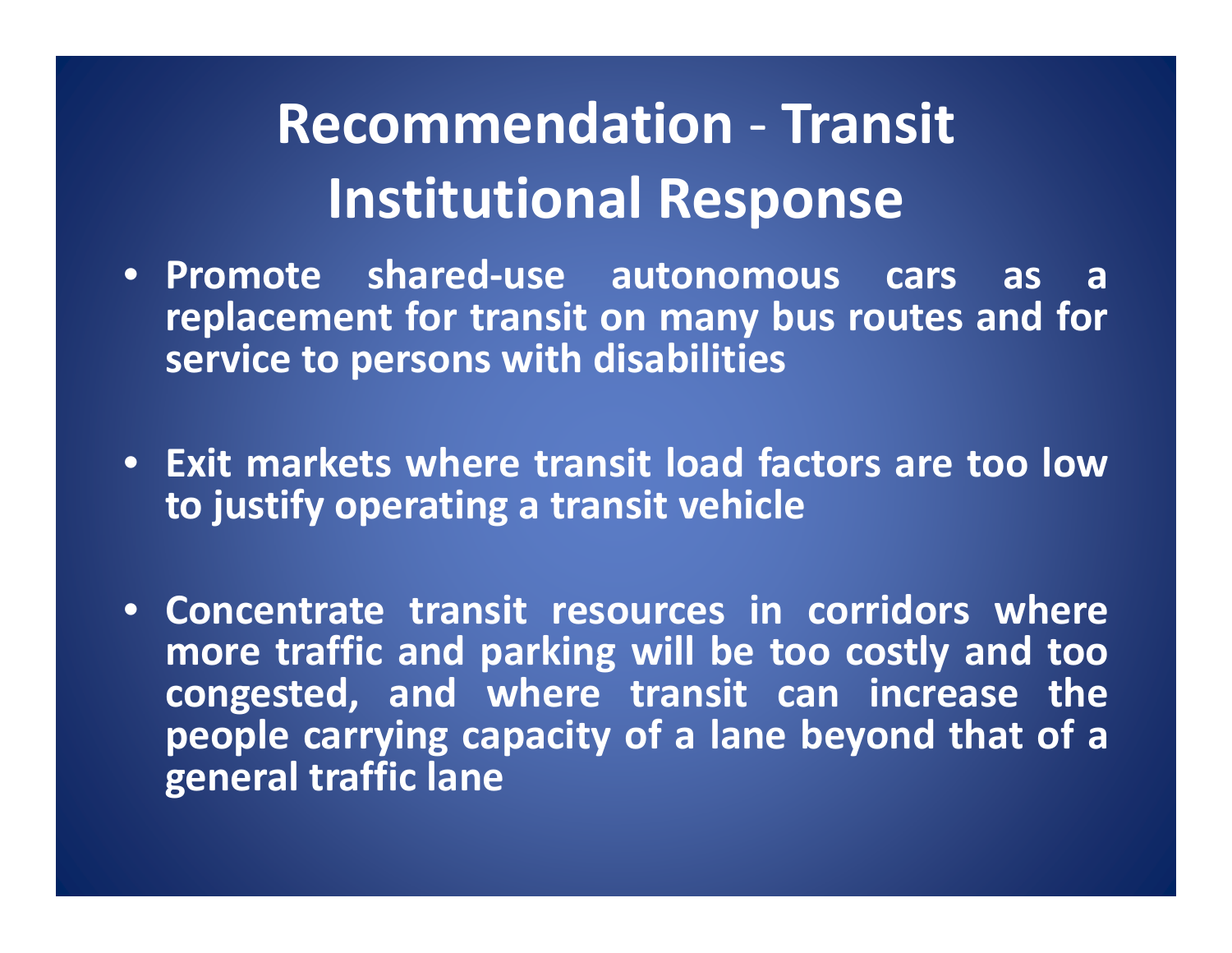#### **Recommendation Transit Institutional Response Continued**

- **Focus attention on land use – work with partners to create Transit ‐Oriented Development that limits the need for driving and where trip ‐end density will provide enough riders**
	- **Create compact activity centers**
	- **Allow higher density**
	- **Promote mixed use development**
	- **Make streets pedestrian and bike friendly**
	- **Manage parking ratios and configuration**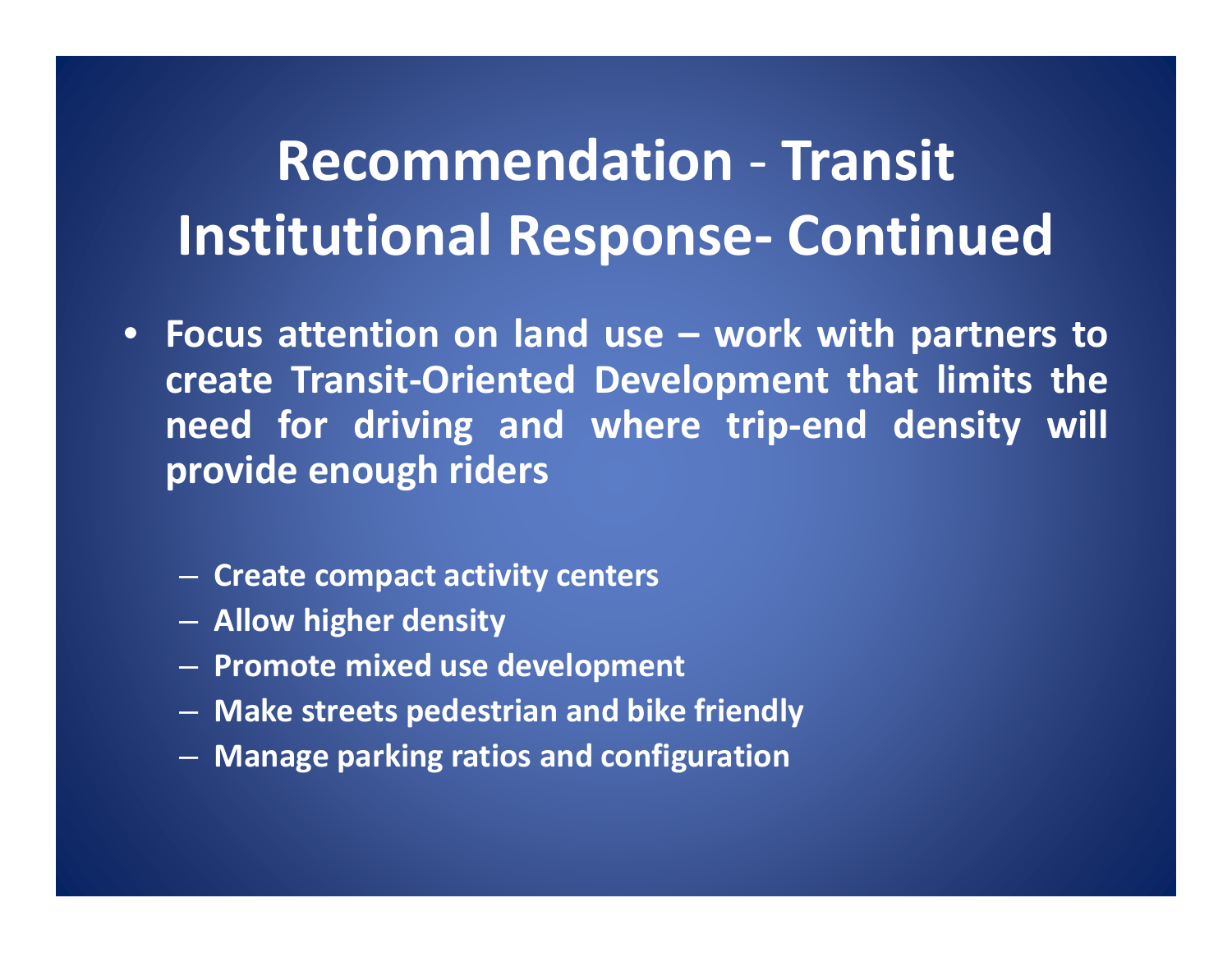#### **Recommendations ‐ Transit Technological Response**

**What we need to do**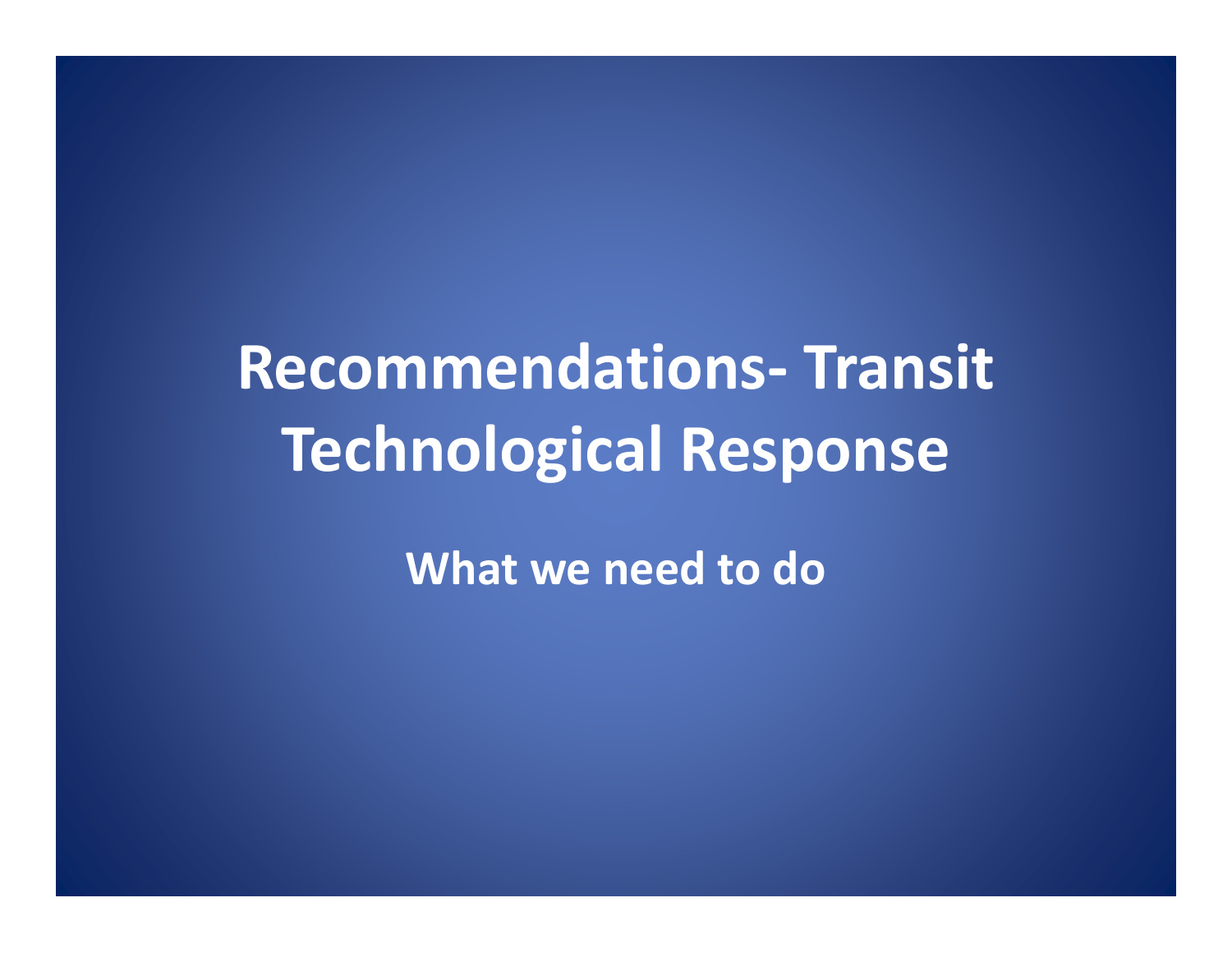## **Prepare for Technological Evolution and Obsolescence**

- **Buses last from 12 to 18 years or more**
- • **Computer technology becomes obsolete in 18 months to two years**
- **Expect to replace components and systems several times during the life of <sup>a</sup> bus**
- $\bullet$  **Do not expect replacement parts to still be available**
- **Sometimes stuff does not work as expected**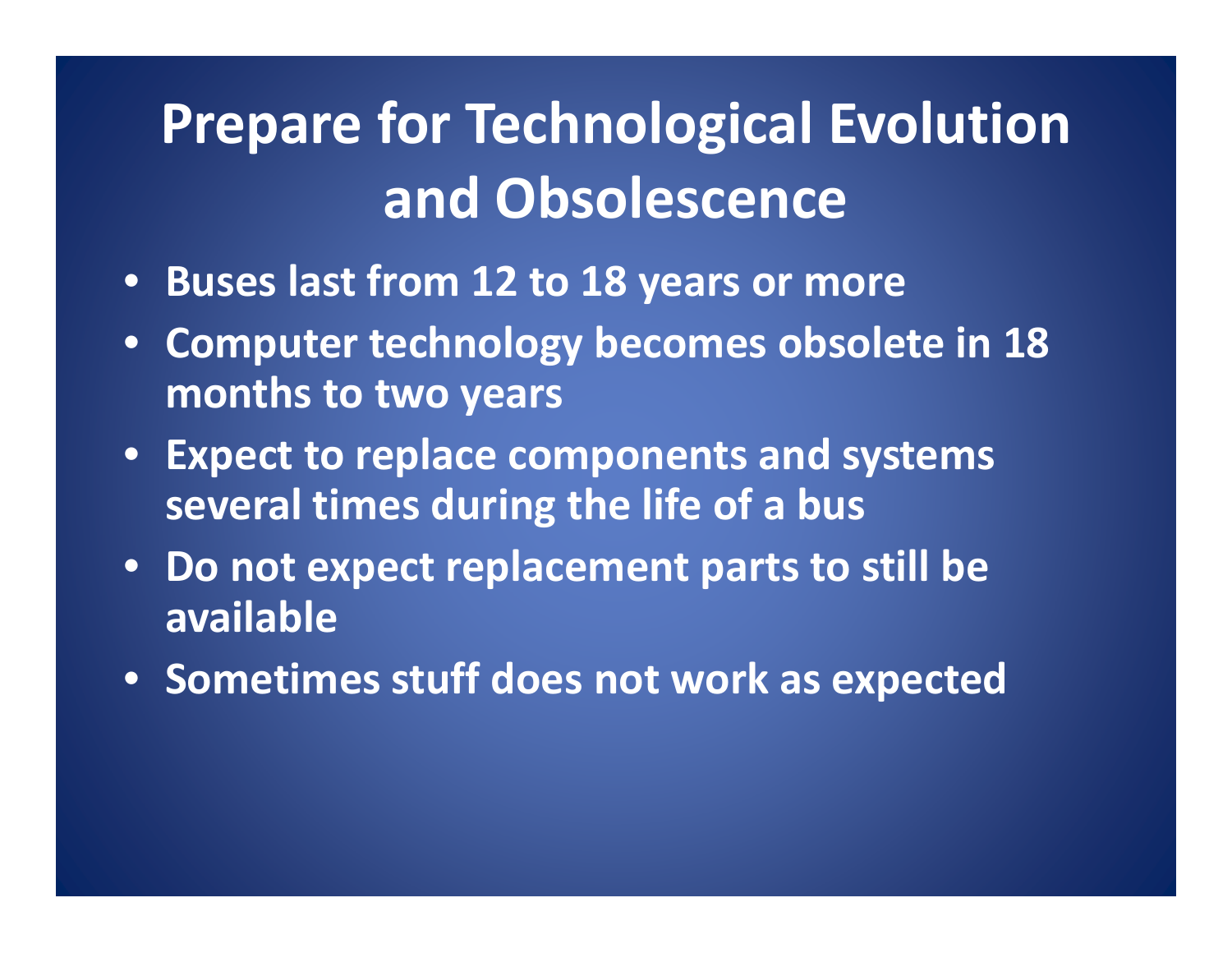## **Need Open Architectures and Standards**

- **Avoid problems of legacy systems and sole source procurements**
- **Modular systems and components**
- **Standard interfaces between systems and components**
- **Multiple sources and innovation from vendors**
- **"Plug and play"**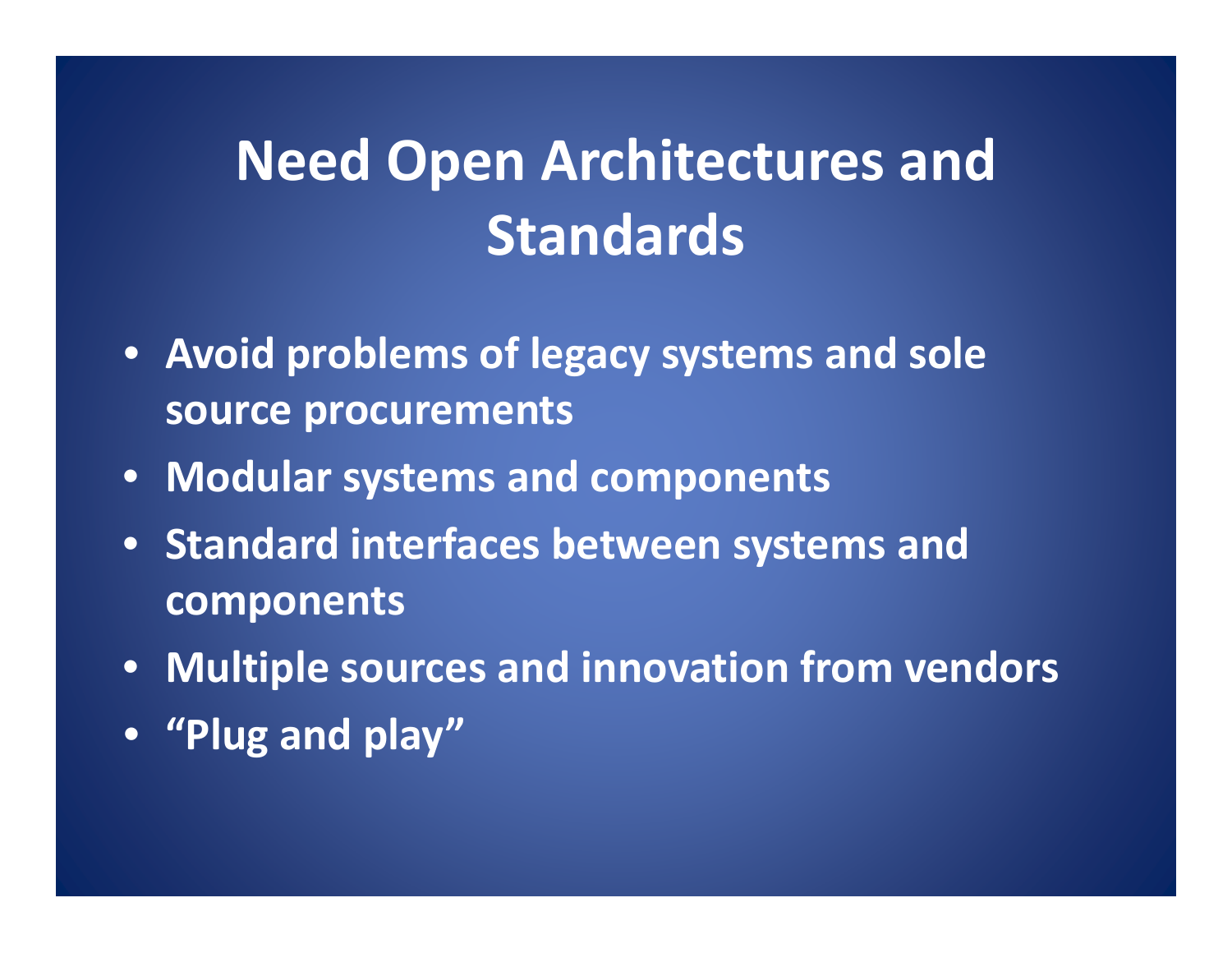#### **Proposal Title:**

**Application of Autonomous Collision Avoidance Technology to Transit Buses to Reduce Claims, Injuries and Fatalities**

> **Submitted by Princeton University Principal Investigator: Dr. Alain L. Kornhauser American Public Transportation Association Greater Cleveland Regional Transit Authority Washington State Transit Insurance Pool Jerome M. Lutin, PhD, LLC**